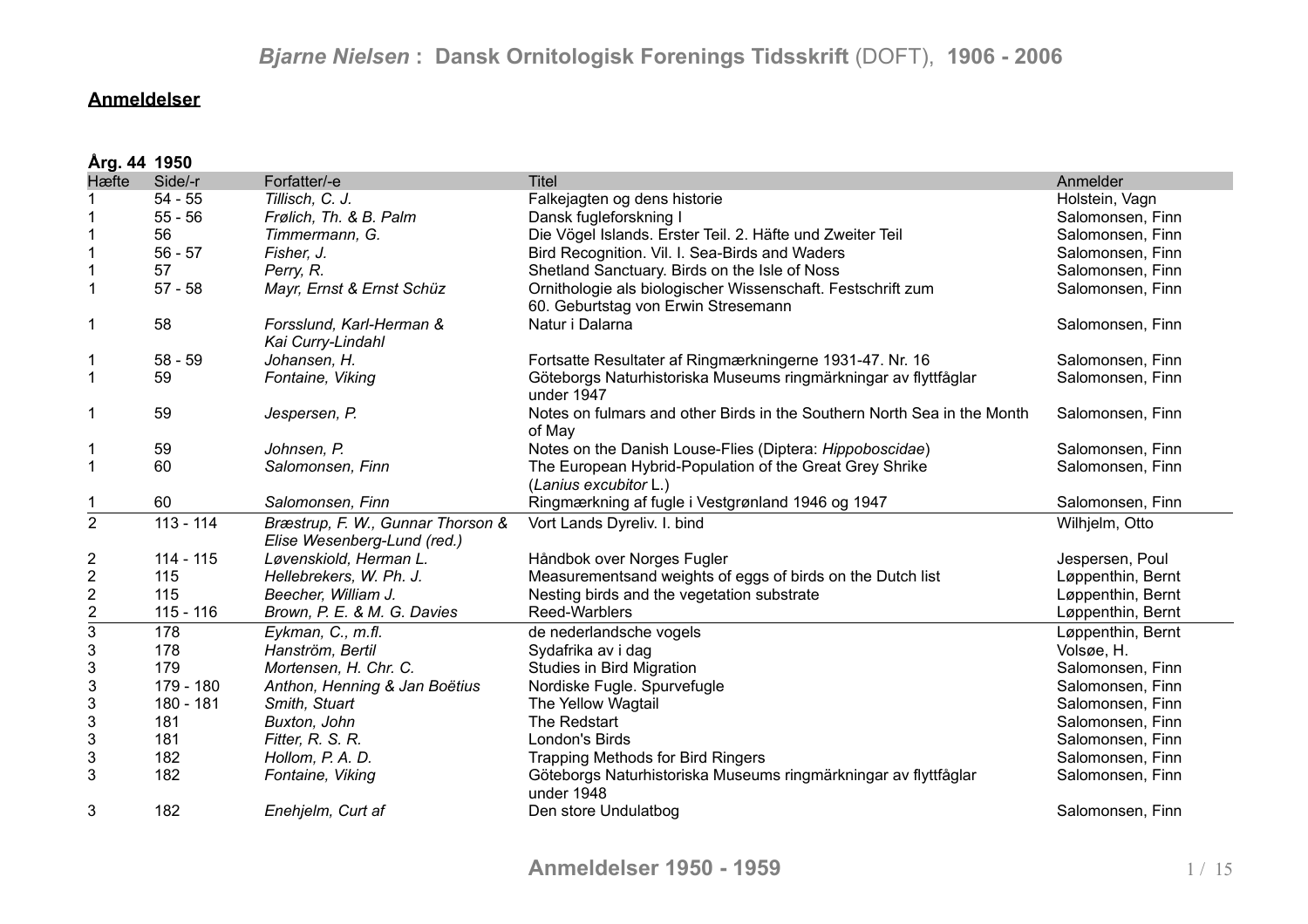| 3                         | 182         | Vallin, Hervid                                                       | Besök på Hallands Väderö                                                                         | Salomonsen, Finn    |
|---------------------------|-------------|----------------------------------------------------------------------|--------------------------------------------------------------------------------------------------|---------------------|
| 3                         | 183         | Hedberg, Olov & Bertil Öhrn                                          | Omberg och Tåkern                                                                                | Salomonsen, Finn    |
| 3                         | 183         | Behrens, Sven & Torsten Malmberg                                     | Besök på Kullaberg                                                                               | Salomonsen, Finn    |
| $\ensuremath{\mathsf{3}}$ | 183         | Blume, C. A., Th. Frølich & B. Palm                                  | Dansk Fugleforskning II                                                                          | Salomonsen, Finn    |
| 3                         | 183 - 184   | Svenska Naturskydds-föreningens<br>Tidsskrift                        | Sveriges Natur. Nr. 1, Årsbok 41                                                                 | Salomonsen, Finn    |
| 3                         | 184         | Westerskov, Kaj                                                      | An Ecological Comparison between the Avifaunas of Ohio and Denmark                               | Salomonsen, Finn    |
| $\ensuremath{\mathsf{3}}$ | 184         | Salomonsen, Finn                                                     | Some Notes on the Moult of the Long-tailed Duck (Clangula hyemalis)                              | Salomonsen, Finn    |
| 3                         | 184         | Salomonsen, Finn                                                     | Strejftog i Härjedalen                                                                           | Salomonsen, Finn    |
| 3                         | 184         | Jespersen, Poul                                                      | On Changes in the Distribution of terrestrial Animals in Relation to<br>Climatic changes         | Salomonsen, Finn    |
| 4                         | 234 - 237   | Salomonsen, Finn & Gitz-Johansen                                     | Grønlands Fugle, The Birds of Greenland. Part I                                                  | Oldendow, Knud      |
| 4                         | 237 - 239   | Holstein, Vagn                                                       | Spurvehøgen. Biologiske Studier over danske Rovfugle III                                         | Tåning, Å. Vedel    |
| 4                         | 239 - 240   | Breland, Osmond P.                                                   | Skrock och fakta om djur                                                                         | Volsøe, H.          |
| 4                         | 240 - 242   | Rudebeck, G.                                                         | Stuides on bird migration based on field studies in southern Sweden                              | Hemmingsen, Axel M. |
| 4                         | 242         | Smith, S. Bayliss                                                    | British Waders in their haunts                                                                   | Løppenthin, Bernt   |
| 4                         | 243         | The Second "Country Life"<br>International Exhibition                | Wonders of wild life photography                                                                 | Løppenthin, Bernt   |
| 4                         | 243         | Lowther, E. H. N.                                                    | A bird photographer in India                                                                     | Løppenthin, Bernt   |
| 4                         | $243 - 244$ | Anderson, R. M.                                                      | Methods for Collecting and Preserving Vertebrate Animals                                         | Westerskov, Kaj     |
| 4                         | 244         | Raven, Charles E.                                                    | In praise of birds                                                                               | Løppenthin, Bernt   |
| $\overline{\mathbf{4}}$   | 244         | Bruun, Anton Fr., Magnus Degerbøl,<br>Bernt Løppenthin & J. R. Pfaff | List of Danish Vertebrates                                                                       | Jespersen, Poul     |
| $\overline{4}$            | $244 - 248$ | Izvestia Akademii SSSR                                               | Izvestia Akademii Mauk SSSR (USSR Videnskabernes Akademis<br>Meddelelser). Biologisk serie nr. 1 | Johansen, Hans      |
| 4                         | 248 - 249   | Abrahamsen, V., B. Løppenthin &<br>E. Tetens Nielsen                 | Havens dyreliv. Pattedyr, fugle, andre dyr                                                       | Salomonsen, Finn    |
| 4                         | 249         | Hvass, Hans                                                          | Havens og skovens fugle                                                                          | Salomonsen, Finn    |
| $\overline{4}$            | 249         | Hvass, Hans                                                          | Strandens, markens og mosens fugle                                                               | Salomonsen, Finn    |
| $\overline{\mathbf{4}}$   | 249         | Westerskov, Kaj                                                      | Methods for Determining the Age of Game Bird Eggs                                                | Salomonsen, Finn    |
| 4                         | 250         | Bent, A. C.                                                          | Life Histories of North American Thrushes, Kinglets, and their allies                            | Salomonsen, Finn    |
| 4                         | 250         | Bent, A. C.                                                          | Life Histories of North american Wagtails, Shrikes, Vireos, and their Allies                     | Salomonsen, Finn    |
| 4                         | 250         | Volsøe, Helge                                                        | spring observations on migrant birds in the Canary Islands                                       | Salomonsen, Finn    |
| 4                         | 250         | Wolff, T.                                                            | Birds Collected by the Atlantide-Expedition to West Africa 1945-46                               | Salomonsen, Finn    |

| Årg. 45 1951 |  |  |  |
|--------------|--|--|--|
|--------------|--|--|--|

| Hæfte | Side/-r   | Forfatter/-e                                                     | Tite                       | Anmelder            |
|-------|-----------|------------------------------------------------------------------|----------------------------|---------------------|
|       | $57 - 58$ | Bræstrup, F. W., Gunnar Thorson &<br>Elise Wesenberg-Lund (red.) | Vort Lands Dyreliv         | Hemmingsen, Axel M. |
|       | 58        | Gosnell, H. T.                                                   | The Science of Birdnesting | Løppenthin, Bernt   |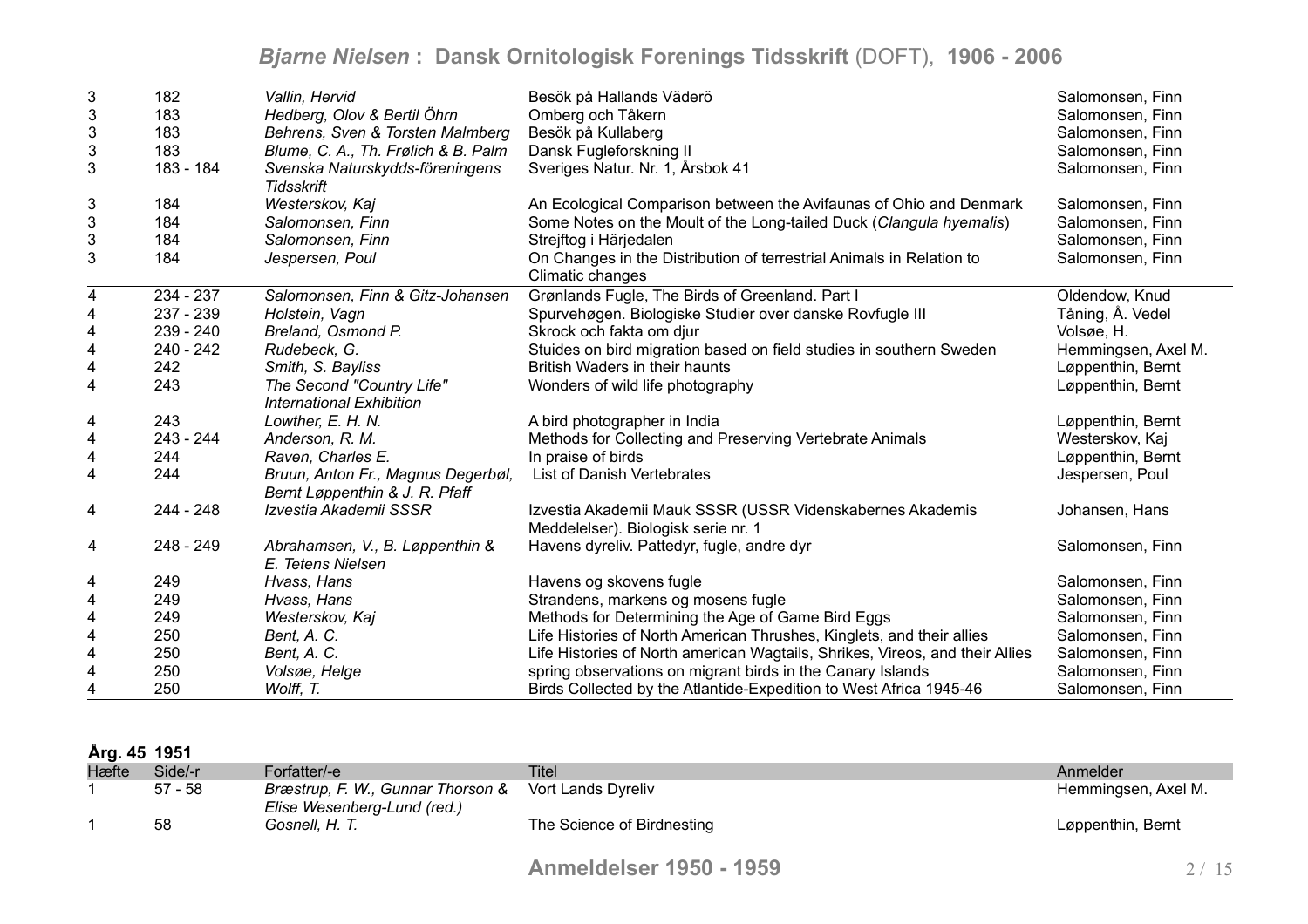| -1                        | $58 - 59$   | Makatsch, Wolfgang                                   | Die Vogelwelt Macedoniens                                                                         | Løppenthin, Bernt |
|---------------------------|-------------|------------------------------------------------------|---------------------------------------------------------------------------------------------------|-------------------|
| $\mathbf 1$               | 59          | Patursson, Sverre                                    | Fuglameingi er landsvirdi                                                                         | Nørrevang, Arne   |
| $\mathbf{1}$              | $59 - 60$   | Ijzendorn, A. L. J. van                              | The Breeding-Birds of the Netherlands                                                             | Salomonsen, Finn  |
| $\mathbf{1}$              | 60          | Madsen, F. Jensenius & R. Spärck                     | On the Feeding Habits of the Southern Cormorant (Phalacrocorax<br>carbo sinensis Shaw) in Denmark | Salomonsen, Finn  |
| 1                         | 60          | Poulsen, H.                                          | Morphological and Ethological Notes on a Hybrid between a Domestic<br>Duck and a Domestic Goose   | Salomonsen, Finn  |
| $\mathbf 2$               | 118         | Schulz, Heinrich                                     | Bestimmungstabellen für Schnepfenvögel (Charadriidae)                                             | Løppenthin, Bernt |
| $\overline{2}$            | 118         | Schulz, Heinrich                                     | Bestimmungstabellen fürMöwen, Seeschwalben, Raubmöwn,<br>Sturmvögel, Seetaucher und Säger         | Løppenthin, Bernt |
| $\overline{\mathbf{c}}$   | 118         | Wustmann, Erich                                      | Paradies der Vögel                                                                                | Nørrevang, Arne   |
| $\overline{2}$            | 118 - 119   | Nicholson, E. M.                                     | How to Choose & Use Field-Glasses                                                                 | Salomonsen, Finn  |
| $\boldsymbol{2}$          | 119 - 120   | Pierre, M. & P. Grasse                               | Traité de Zoologie. Anatomie, Systématique, Biologie                                              | Salomonsen, Finn  |
| $\overline{\mathbf{c}}$   | 120         | Wesenberg-Lund, E.                                   | Hirschsprungs Dyreleksikon                                                                        | Salomonsen, Finn  |
| $rac{2}{3}$               | 120         | Anker, Jean                                          | Otto Friedrich Müller's Zoologia Danica                                                           | Salomonsen, Finn  |
|                           | 202         | Svärdson, Gunnar &<br>Sigfrid Durango (red.)         | Svenska Djur. Fåglarna                                                                            | Salomonsen, Finn  |
| $\ensuremath{\mathsf{3}}$ | 202         | Peters, J. L.                                        | Check-list of Birds of the World, Vol. VII                                                        | Salomonsen, Finn  |
| $\ensuremath{\mathsf{3}}$ | 202         | Wikén, Erik                                          | Latin för botanister och zoologer                                                                 | Salomonsen, Finn  |
| 3                         | $202 - 203$ | Lund, Hj. Munthe-Kaas                                | Et bidrag til kjennskapen om hønsehaukens (Accipiter gentilis) næring<br>i Norge                  | Salomonsen, Finn  |
| 3                         | 203         | Sveriges Ornitologiska Förening                      | Förteckning over Sveriges fåglar                                                                  | Salomonsen, Finn  |
| $\mathsf 3$               | 203         | Svenska Naturskydds-föreningens<br><b>Tidsskrift</b> | Sveriges Natur. Nr. 1A, Årsbok 42                                                                 | Salomonsen, Finn  |
| 3                         | 203         | Salomonsen, Finn                                     | Ringmærkning af fugle i Grønland 1948                                                             | Salomonsen, Finn  |
| $\ensuremath{\mathsf{3}}$ | 203         | Salomonsen, Finn                                     | Ringmærkning af fugle i Grønland 1949                                                             | Salomonsen, Finn  |
| $\ensuremath{\mathsf{3}}$ | 203         | Witt-Strömer, Bo                                     | Hälsinglands Fåglar                                                                               | Salomonsen, Finn  |
| 3                         | 204         | Batchelder, Ch. F.                                   | A Bibliography of the Published Writings of William Brewster                                      | Salomonsen, Finn  |
| 3                         | 204         | Jespersen, Poul                                      | Sur les dates d'arrivée et départ de la Cigogne blanche (Ciconia<br>ciconia L.) en Algérie        | Salomonsen, Finn  |
| 4                         | $236 - 238$ | Stresemann, Erwin                                    | Die Entwicklung der Ornithologie von Aristoteles bis zur Gegenwart                                | Johansen, Hans    |
| $\overline{\mathbf{4}}$   | 238 - 239   | Peters, Harold S. &<br>Thomas D. Burleigh            | The Birds of Newfoundland                                                                         | Johansen, Hans    |
| 4                         | 239         | Drost, R.                                            | Kennzeichen für Alter und Geschlecht bei Sperlingsvögel                                           | Poulsen, Holger   |
| 4                         | 239 - 240   | Paludan, Knud                                        | Contributions to the Breeding Biology of Larus argentatus and Larus fuscus Løppenthin, Bernt      |                   |
| 4                         | 240 - 241   | Nicholson, E. M.                                     | Birds and Men, The Bird Life of British Towns Villages, Gardens & Farmland Løppenthin, Bernt      |                   |
| $\overline{\mathbf{4}}$   | 241         | Géroudet, Paul                                       | La Vie des Oiseaux. Les Passereaux et ordres apparentes. 1. Du<br>Coucou aux Corvides             | Poulsen, Holger   |
| 4                         | 241         | Pough, Rich. H.                                      | Audubon Water Bird Guide                                                                          | Poulsen, Holger   |
| 4                         | 241 - 242   | Kaulberg, Svend                                      | Nattens sangere. En vandring i Dyrehaven fra midnat til solopgang                                 | Poulsen, Holger   |
| $\overline{\mathbf{4}}$   | 242         | Delacour, J.                                         | Taxonomic notes on the Bean Geese, Anser fabalis Lath.                                            | Løppenthin, Bernt |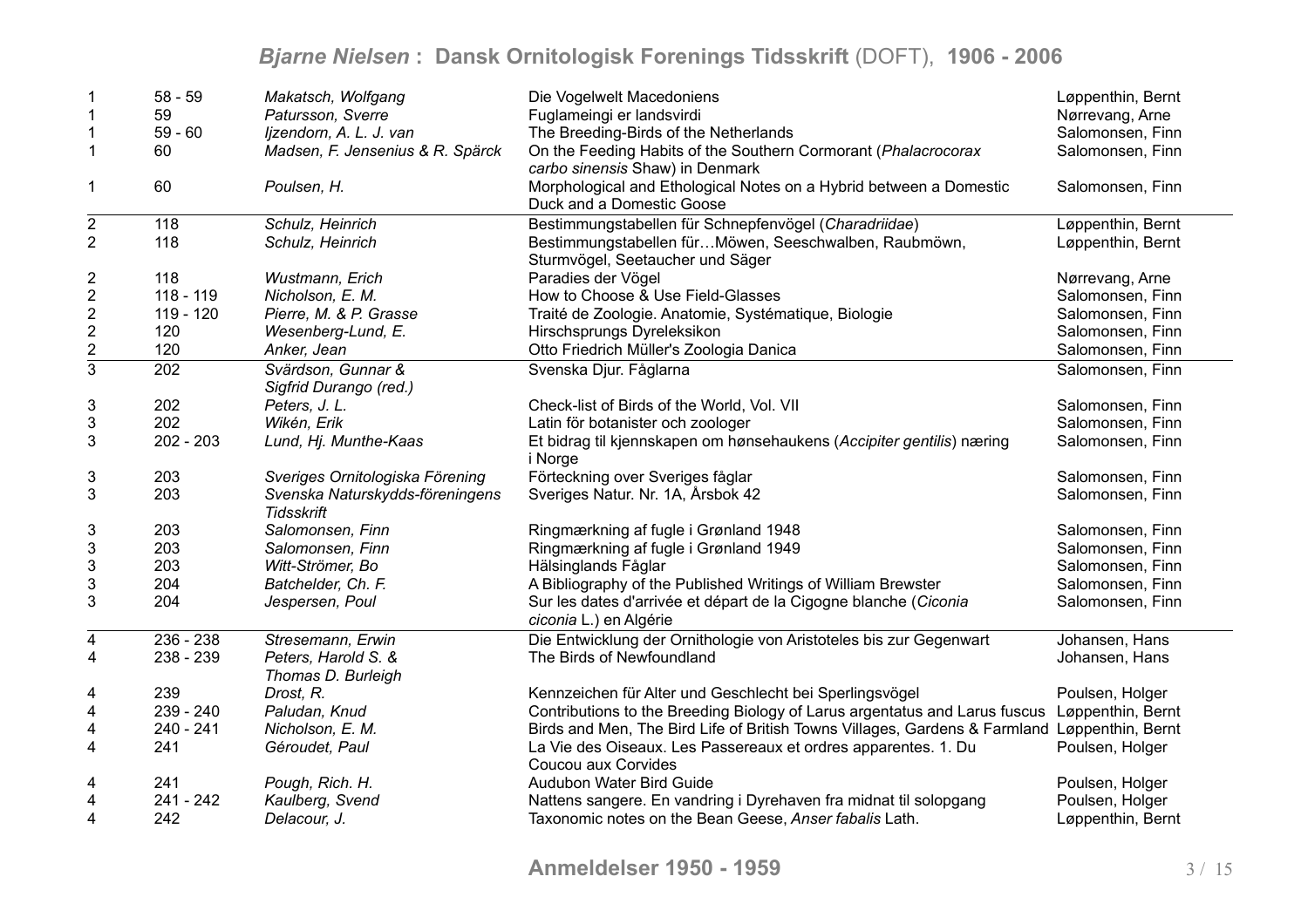| 4 | 242       | Thorpe, W. H.                     | The learning abilities of birds                                                                                             | Poulsen, Holger |
|---|-----------|-----------------------------------|-----------------------------------------------------------------------------------------------------------------------------|-----------------|
| 4 | 243       | Hartley, H. P. T.                 | An experimanetal analysis of interspecific recognition                                                                      | Poulsen, Holger |
| 4 | 243       | Kramer, G.                        | Beobachtungen über Erwerb und Behandlung von Beute beim<br>Rotrückenwürger (Lanius collurio L.)                             | Poulsen, Holger |
| 4 | 243 - 244 | Tinbergen, N. & A. C. Perdeck     | On the stimuli situation releasing the begging response in the newly<br>hatched Herring-Gull chick (Larus argentatus Pont.) | Poulsen, Holger |
| 4 | 244       | Swanberg, P.O.                    | On the concept of "incubation-period"                                                                                       | Poulsen, Holger |
|   | 244       | The British Trust for Ornithology | The Seventeenth Annual Report of the British Trust for Ornithology, 1950                                                    | Poulsen, Holger |

**Årg. 46 1952**

| Hæfte            | Side/-r   | Forfatter/-e                               | <b>Titel</b>                                                                                                                                                     | Anmelder            |
|------------------|-----------|--------------------------------------------|------------------------------------------------------------------------------------------------------------------------------------------------------------------|---------------------|
|                  | 53        | White, Gilbert                             | Selbourne. Et sogns natur og fugleliv                                                                                                                            | Poulsen, Holger     |
|                  | 53        | Nethersole-Thompson, D.                    | The Greenshank                                                                                                                                                   | Poulsen, Holger     |
|                  | 53        | Lane, F. W.                                | Djurens underliga värld                                                                                                                                          | Poulsen, Holger     |
|                  | 53        | Swanberg, P. O. & K. Curry-Lindahl         | Natur i Västergötland                                                                                                                                            | Poulsen, Holger     |
|                  | 53        | Arnborg, T. & K. Curry-Lindahl             | Natur i Hälsingland och Härjedalen                                                                                                                               | Poulsen, Holger     |
|                  | 54        | Frieling, Heinrich                         | Was fliegt denn da?                                                                                                                                              | Poulsen, Holger     |
|                  | 54        | Deutschen Ornithologischen<br>Gesellschaft | Journal für Ornithologie                                                                                                                                         | Poulsen, Holger     |
|                  | 54        | Bruns, Herbert                             | Ornithologische Mitteilungen                                                                                                                                     | Poulsen, Holger     |
|                  | 54        |                                            | Edwards, G., E. Hosking & St. Smith Reactions of some passerine birds to a stuffed Cuckoo                                                                        | Poulsen, Holger     |
|                  | $54 - 55$ |                                            | Edwards, G., E. Hosking & St. Smith Reactions of some passerine birds to a stuffed Cuckoo II                                                                     | Poulsen, Holger     |
|                  | 55        | Bergman, Göran                             | Zur Zugphysiologie der Drosseln (Turdus pilaris L., T. merula L.<br>und T. musicus L.). Über Blutzuckerspiegel, Körpertemperatur und<br>Einwirkung von Adrenalin | Hemmingsen, Axel M. |
|                  | $55 - 56$ | Iyerly, S. B., B. F. Riess & S. Ross       | Colour preference in the Mexican Violet-eared Hummingbird                                                                                                        | Poulsen, Holger     |
|                  | 56        | Bene, F.                                   | Experiments on the colour preference of the Black-chinned Hummingbird                                                                                            | Poulsen, Holger     |
|                  | 56        | Kluijver, H. N.                            | Daily routines of the Great Tit, Parus m. major L                                                                                                                | Poulsen, Holger     |
|                  | 56        | Poulsen, H.                                | Bidrag til Mudderklirens (Tringa hypoleucos (L.)) Ethologi                                                                                                       | Poulsen, Holger     |
|                  | 56        | Poulsen, Holger                            | Beobachtungen an einem Schuhschnabel (Balaeniceps rex J. Gd.)<br>in der Gefangenschaft                                                                           | Poulsen, Holger     |
| $\boldsymbol{2}$ | 73        | Tinbergen, N.                              | The Study of the Instinct                                                                                                                                        | Løppenthin, Bernt   |
| $\sqrt{2}$       | 73        | Bauer, Kurt & dr. Gerth Rokitansky         | Verzeichnis der Vögel Österreichs                                                                                                                                | Løppenthin, Bernt   |
| $\overline{2}$   | $73 - 74$ | Kirchner, Heinrich                         | Der Vogel im Fluge. Ein Feldführer durch die Grossvögel Mitteleuropas.<br>1. Lieferung, Schwäne und Gänze                                                        | Løppenthin, Bernt   |
| $\overline{c}$   | 74 - 75   | Beckmann, Karl Otto                        | Die Vogelwelt Schleswig-Holsteins                                                                                                                                | Løppenthin, Bernt   |
| $\frac{2}{2}$    | 75        | Allen, Elsa Guerdrum                       | The History of American Ornithology before Audubon                                                                                                               | Løppenthin, Bernt   |
|                  | $75 - 76$ | Fabricius, Eric                            | Zur Ethologie junger Anatiden                                                                                                                                    | Poulsen, Holger     |
| $\overline{2}$   | 76        | Steinbacher, Joachim                       | Vogelzug und Vogelzugforschung                                                                                                                                   | Guildal, J.A.       |
| 3                | 124 - 126 | Salomonsen, Finn & Gitz-Johansen           | Grønlands Fugle, The Birds of Greenland                                                                                                                          | Oldendow, Knud      |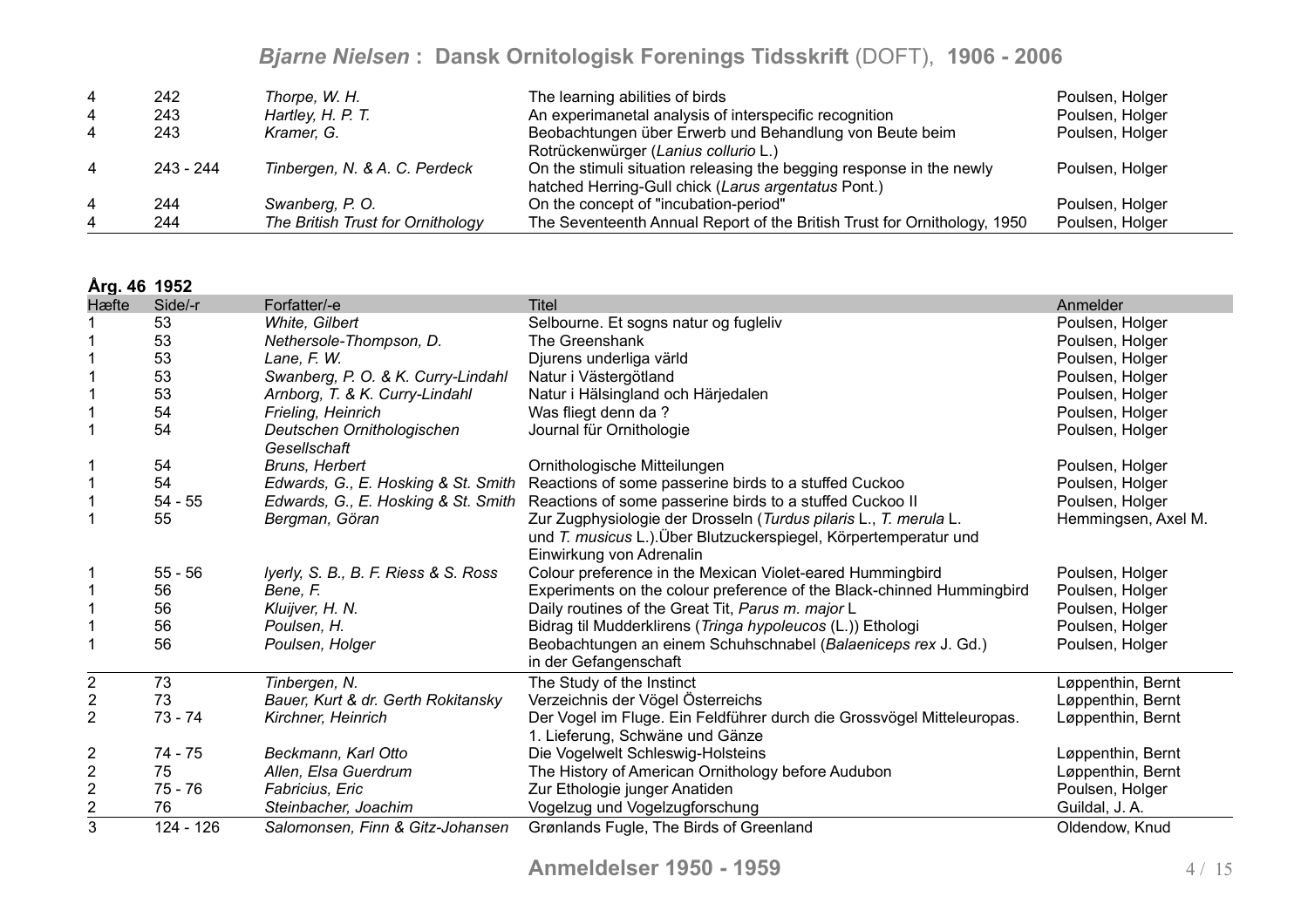| 3              | 126 - 127 | Koskimies, Jukka        | The life of the swift in relation to the weather                                                                                     | Bræstrup, F. W.   |
|----------------|-----------|-------------------------|--------------------------------------------------------------------------------------------------------------------------------------|-------------------|
| 3              | 127       | Pfeifer, Sebastian      | Taschenbuch der deutschen Vogelwelt                                                                                                  | Nørrevang, Arne   |
| 3              | 128       | Dircksen, Rolf          | Vogelvolk auf weiter Reise, Das Wunder des Vogelzuges                                                                                | Nørrevang, Arne   |
|                | 179 - 180 | Salomonsen, Finn        | Mindanao. Oplevelser og hændelser under den danske expedition<br>til Philippinerne 1951-52                                           | Volsøe, H.        |
| $\overline{4}$ | 180 - 181 | Hörstadius, Sven (red.) | Proceedings of the Xth International Ornithological Congress                                                                         | Volsøe, H.        |
| 4              | 182       | Yeates, G. K.           | The Land of the Loon, being the experiences of a bird-photographer on<br>two visits to Iceland in search of the Great Northern Diver | Løppenthin, Bernt |
| 4              | 182       | Fisher, James           | Bird Recognition 2. Birds of prey and water-fowl                                                                                     | Løppenthin, Bernt |
| 4              | 182 - 183 | Larsen. A.              | Meddelelser om fugle på Bornholm                                                                                                     | Salomonsen, Finn  |
| 4              | 183 - 184 | Fisher, James           | The Fulmar                                                                                                                           | Salomonsen, Finn  |
| 4              | 184       | Durango, Sigfrid        | Fåglarna i färg                                                                                                                      | Salomonsen, Finn  |

#### **Årg. 47 1953**

| Hæfte                   | Side/-r   | Forfatter/-e                                                | <b>Titel</b>                                                                                                   | Anmelder          |
|-------------------------|-----------|-------------------------------------------------------------|----------------------------------------------------------------------------------------------------------------|-------------------|
|                         | $65 - 66$ | Jespersen, Poul                                             | Danske Fugle, Sjældnere Arter                                                                                  | Johansen, Hans    |
|                         | $66 - 67$ | Watt, Grace                                                 | The Farne Islands, their history and wild life                                                                 | Løppenthin, Bernt |
|                         | 67        | Ritter, R. S. R.                                            | The Pocket Guide to British Birds                                                                              | Løppenthin, Bernt |
|                         | 67        | Bræstrup, F. W.                                             | Hjortebogen                                                                                                    | Salomonsen, Finn  |
|                         | 68        | Fries, Carl & Kai Curry-Lindahl                             | Natur i Östergötland                                                                                           | Salomonsen, Finn  |
|                         | 68        | Eklundh, Albert & Kai Curry-Lindahl                         | Natur i Småland                                                                                                | Salomonsen, Finn  |
|                         | 68        | Persson, Eric & Kai Curry-Lindahl                           | Natur i Gästrikland                                                                                            | Salomonsen, Finn  |
|                         | 68        | Skottsberg, Carl & Kai Curry-Lindahl                        | Natur i Halland                                                                                                | Salomonsen, Finn  |
|                         | 68        | Dorson, Roderick                                            | The Birds of the Channel Islands                                                                               | Løppenthin, Bernt |
| $\overline{2}$          | 145 - 146 | Makatsch, Wolfgang                                          | Die Vögel der Seen und Teiche                                                                                  | Christensen, H.   |
|                         |           |                                                             |                                                                                                                | Østergaard        |
| $\overline{c}$          | 146       | Weissmann, C.                                               | To grammofonplader med fuglestemmer                                                                            | Poulsen, Holger   |
| $\overline{2}$          | 146       | Rudebeck, Gustaf                                            | The Choice of Prey and Modes of Hunting of Predatory Birds with<br>special Reference to their Selective Effect | Salomonsen, Finn  |
| $\overline{2}$          | 147       | Holm, Björn                                                 | Om fågelfaunan i Norrbottens län                                                                               | Salomonsen, Finn  |
| 2                       | 147       | Storer, Robert W.                                           | Comparison of Variation, Behaviour and Evolution in the Sea Bird<br>Genera Uria and Cepphus                    | Salomonsen, Finn  |
| $\overline{2}$          | 147       | The International Committee for<br><b>Bird Preservation</b> | VI Bulletin of the International Committee for Bird Preservation                                               | Salomonsen, Finn  |
| $\overline{2}$          | 148       | Poulsen, Holger                                             | A Study of Incubation Responses and some other Behaviour<br>Patterns in Birds                                  | Salomonsen, Finn  |
| $\overline{2}$          | 148 - 149 | <b>NN</b>                                                   | Bulletin of Zoological Nomenclature, 9, triple 1/3                                                             | Salomonsen, Finn  |
| $\overline{\mathbf{c}}$ | 149       | Howard, Len                                                 | Birds as Individuals                                                                                           | Salomonsen, Finn  |
| $\overline{2}$          | 149 - 150 | Hemmingsen, Axel M.                                         | Observations on Birds in North Eastern China, especially the Migration<br>at Pei-tai-ho Beach                  | Salomonsen, Finn  |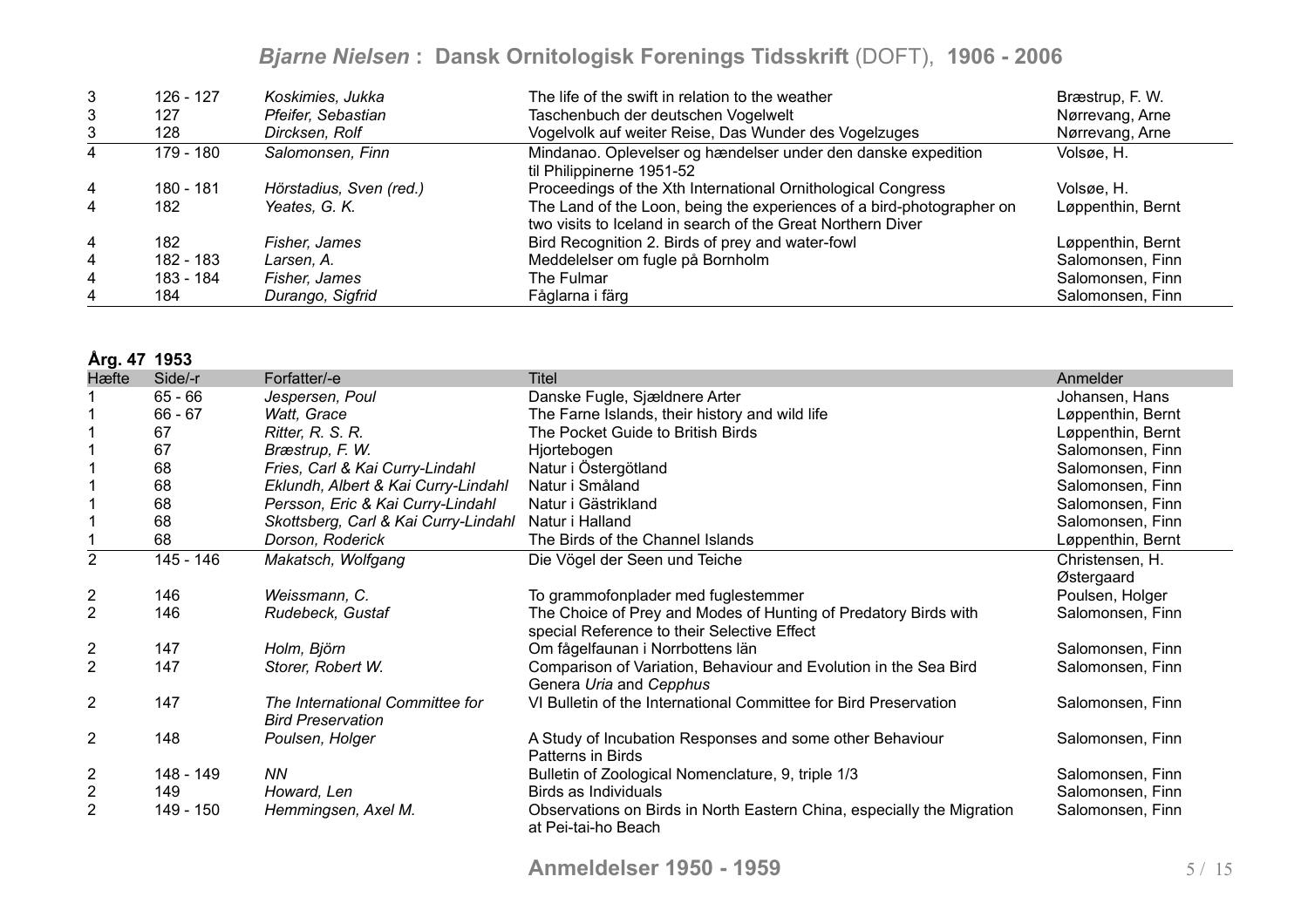| $\overline{2}$          | 150 - 151   | <b>British Ornithologists' Union</b> | Check-List of the Birds of Great Britain and Ireland                         | Salomonsen, Finn  |
|-------------------------|-------------|--------------------------------------|------------------------------------------------------------------------------|-------------------|
| $\overline{2}$          | 151 - 152   | Johansen, H.                         | Fortsatte Resultater af Ringmærkningerne i 1931-48, 1931-49 og 1931-50       | Salomonsen, Finn  |
| $\overline{2}$          | 152         | Bjerg-Thomsen, J.                    | Tranen i Danmark                                                             | Salomonsen, Finn  |
| $\overline{3}$          | $217 - 218$ | Hagen, Yngvar                        | Rovfuglene og Vildtplejen                                                    | Holstein, Vagn    |
| 3                       | 218         | Makatsch, Wolfgang                   | Der schwarze Milan                                                           | Christensen, Hj.  |
|                         |             |                                      |                                                                              | Østergaard        |
| 3                       | 218         | Beirne, Bryan P.                     | The Origin and History of the British Fauna                                  | Løppenthin, Bernt |
| 3                       | 219         | Krabbe, Knud H.                      | Studies on the Morphogenesis of the Brain in Birds. Morphogenesis            | Løppenthin, Bernt |
|                         |             |                                      | of the vertebrate brain V                                                    |                   |
| 3                       | 219         | Coombes, R. A. H.                    | <b>Mountain Birds</b>                                                        | Løppenthin, Bernt |
| $\mathbf{3}$            | 219         | Willett, Wilfred & Charles A. Hall   | A Pocket-Book of common British Birds                                        | Løppenthin, Bernt |
| $\sqrt{3}$              | $219 - 220$ | Tunnicliffe, C. F.                   | <b>Shorelands Summer Diary</b>                                               | Løppenthin, Bernt |
| 3                       | 220         | Lockley, R. M.                       | Puffins                                                                      | Løppenthin, Bernt |
| $\overline{4}$          | $277 - 278$ | Tinbergen, N.                        | Social Behaviour in Animals. With special Reference to Vertebrates           | Poulsen, Holger   |
| 4                       | $278 - 279$ | NN.                                  | Flora og Fauna 59, 1953, 1-3. Hæfte                                          | Salomonsen, Finn  |
| 4                       | 279         | <b>Blædel, Niels</b>                 | Sjove dyr                                                                    | Salomonsen, Finn  |
| 4                       | 279 - 280   | Johnsen, Palle                       | Birds and Mammals of Peary Land in North Greenland, including                | Salomonsen, Finn  |
|                         |             |                                      | Notes from Northeast Greenland                                               |                   |
| 4                       | 280         | Buxton, John                         | Rödstjärten                                                                  | Salomonsen, Finn  |
| 4                       | 280         | Curry-Lindahl, K. (red.)             | Festskrift tillägnad Erik Rosenberg på 50-årsdagen 17.8.1952                 | Salomonsen, Finn  |
| 4                       | 280         | Harboe, I. Chr.                      | The Avifauna of Præstø Fjord                                                 | Salomonsen, Finn  |
| $\overline{\mathbf{4}}$ | 281         | Svenska Naturskydds-föreningens      | Sveriges Natur.                                                              | Salomonsen, Finn  |
|                         |             | Tidsskrift                           |                                                                              |                   |
| 4                       | 281 - 282   | Scott, Peter & James Fisher          | A Thousand Geese                                                             | Salomonsen, Finn  |
| 4                       | 282         | Kendeigh, S. Charles                 | Parental Care and Its Evolution                                              | Salomonsen, Finn  |
| 4                       | 282         | Durango, Sigfrid                     | Besök på Færö                                                                | Salomonsen, Finn  |
| 4                       | 282 - 283   | Blume, C. A., Th. Frølich & B. Palm  | Dansk fugleforskning III-IV                                                  | Salomonsen, Finn  |
|                         | 283         | Löwegren, Yngve                      | Naturaliekabinett i Sverige i 1700-tallet. Et bidrag til zoologiens historie | Salomonsen, Finn  |

### **Årg. 48 1954**

| Hæfte | Side/-r   | Forfatter/-e                  | <b>Titel</b>                                                    | Anmelder          |
|-------|-----------|-------------------------------|-----------------------------------------------------------------|-------------------|
|       | 55 - 56   | Salomonsen, Finn              | Fugletrækket og dets gåder                                      | Volsøe, Helge     |
|       | $56 - 57$ | Anthon, Henning & Jan Boetius | Nordiske fugle. Rovfugle m.m.                                   | Salomonsen, Finn  |
|       | 57        | Poulsen, Holger               | Dyrenes instinkter                                              | Salomonsen, Finn  |
|       | 57 - 58   | Bergman, Göran                | Fuglenes liv                                                    | Salomonsen, Finn  |
|       | 58 - 59   | Bræstrup, F. W.               | Fuglenes verden                                                 | Salomonsen, Finn  |
|       | 59        | Chislett, Ralph               | Yorkshire Birds                                                 | Løppenthin, Bernt |
|       | $59 - 60$ | Campbell, Bruce               | <b>Finding Nests</b>                                            | Løppenthin, Bernt |
|       | 60        | Lundevall, Carl-Frederik      | The Bird Fauna in the Abisko National Park and its Surroundings | Løppenthin, Bernt |
|       |           |                               |                                                                 |                   |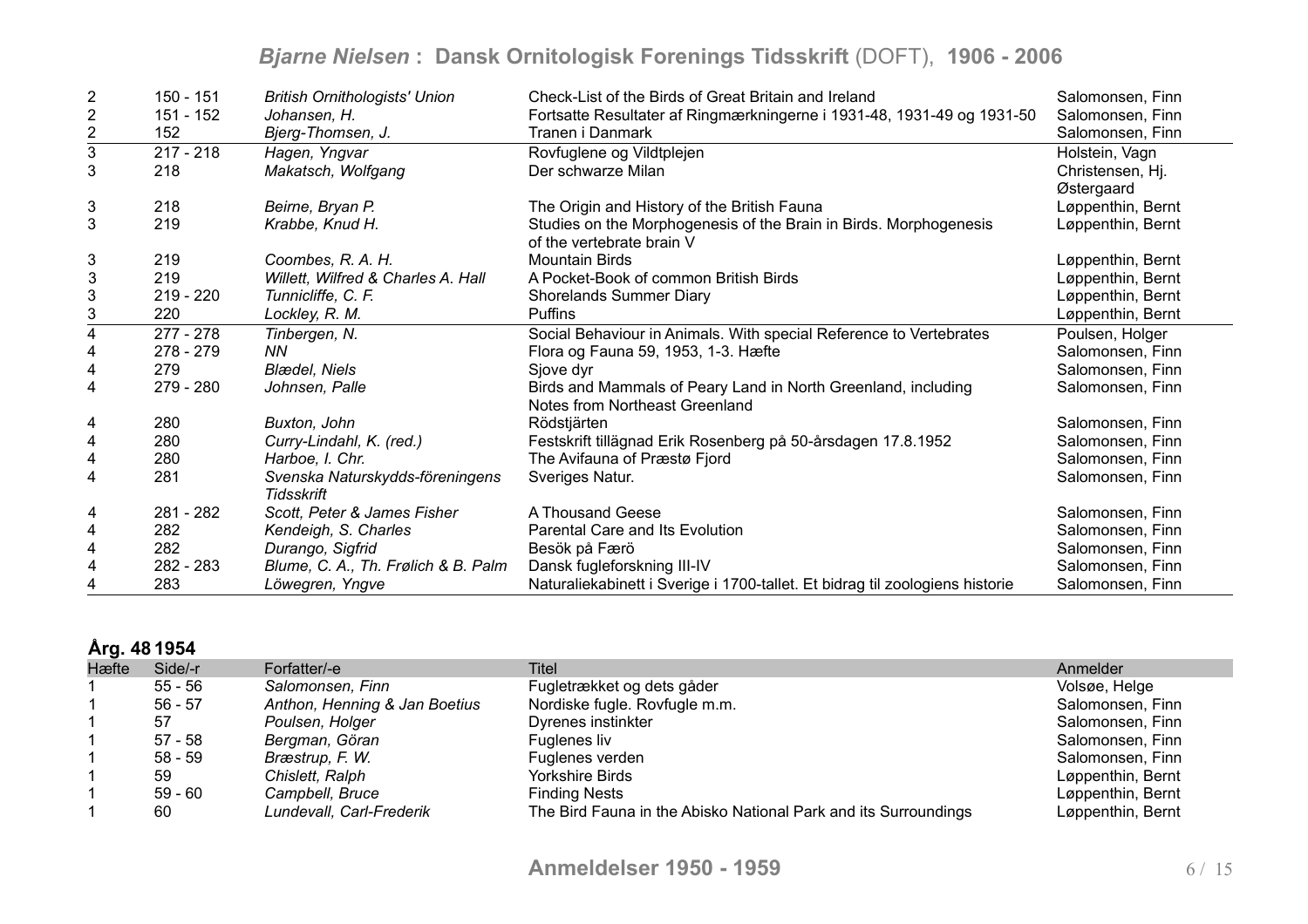| $\mathbf 1$               | 60          | Oakes, Clifford                                            | The Birds of Lancashire                                                                                                            | Løppenthin, Bernt |
|---------------------------|-------------|------------------------------------------------------------|------------------------------------------------------------------------------------------------------------------------------------|-------------------|
| $\overline{2}$            | 131 - 132   | Tinbergen, N.                                              | The Hering Gull's World                                                                                                            | Poulsen, Holger   |
| $\overline{2}$            | 132 - 133   | Peterson, Roger, Guy Mountfort &<br>P. A. D. Hollom        | A Field Guide to the Birds of Britain and Europe                                                                                   | Løppenthin, Bernt |
| 2                         | 133         | Spencer, K. G.                                             | The Lapwing in Britain. Some accounts of its distribution and behaviour,<br>and of its role in dialect, folk-lore, and litterature | Løppenthin, Bernt |
| $\overline{c}$            | 133 - 134   | Nes, J. G. Th. van                                         | De Eieren en nesten van onze vogles                                                                                                | Løppenthin, Bernt |
| $\overline{2}$            | 134         | Jack, Anthony                                              | Feathered wings. A study of flight of birds                                                                                        | Løppenthin, Bernt |
| $\overline{\mathbf{c}}$   | 134 - 135   | Schüz, Ernst                                               | Vom Vogelzug. Grundriss der Vogelzugskunde                                                                                         | Salomonsen, Finn  |
| $\boldsymbol{2}$          | 135         | Bannermann, David A.                                       | The Birds of the British Islles. Vol. I, Vol. II                                                                                   | Salomonsen, Finn  |
|                           | 136         | Bent, Arthur Cleveland                                     | Life Histories of North American Wood Warblers                                                                                     | Salomonsen, Finn  |
| $rac{2}{3}$               | 136         | Nissen, Claus                                              | Die illustrierten Vogelbücher, ihre Geschichte und Bibliographie                                                                   | Salomonsen, Finn  |
|                           | $185 - 186$ | Smit, F.                                                   | Records of Siphonaptera from Denmark                                                                                               | Johnsen, Palle    |
| $\sqrt{3}$                | 186         | Gray, James                                                | <b>How Animals Move</b>                                                                                                            | Løppenthin, Bernt |
| $\ensuremath{\mathsf{3}}$ | 186         | Edlin, H. L.                                               | The Changing Wild Life of Britain                                                                                                  | Løppenthin, Bernt |
| $\ensuremath{\mathsf{3}}$ | 187         | Beecher, W. J.                                             | A Phylogeny of the Oscines                                                                                                         | Salomonsen, Finn  |
| 3                         | 188         | Szczepski, Jan Boguslaw                                    | Ochrona ptactwa na wybrzezu Pomorza Wschodniego i Zachodniego                                                                      | Hansen, Alfred    |
|                           |             |                                                            | [Bird protection on the coast of East and West Pomerania]                                                                          |                   |
| 4                         | $245 - 246$ | Davidson, Alan                                             | A Bird Watcher in Scandinavia. Some observations of the rarer British                                                              | Løppenthin, Bernt |
|                           |             |                                                            | visitors in their native haunts                                                                                                    |                   |
| 4                         | 246         | Fisher, James                                              | Birds as Animals 1. A History of Birds                                                                                             | Løppenthin, Bernt |
| $\overline{\mathbf{4}}$   | 246         | Brouner, G. A.                                             | Historische gegevens over onze vroegere ornithologen en over de<br>avifauna van Nederland                                          | Løppenthin, Bernt |
| 4                         | 246 - 247   | Heyder, Richard                                            | Die Vögel des Landes Sachsen. Ihr Vorkommen und ihre Verbreitung<br>faunistisch und tiergeographisch dargestellt                   | Løppenthin, Bernt |
| 4                         | 247         | Kantak, Friedrich                                          | Sturmmöwen auf Langenwerder. Aus der Geschichte einer Vogelinsel                                                                   | Løppenthin, Bernt |
| $\overline{\mathbf{4}}$   | 247         | Piechocki, Rudolf                                          | Der Turmfalke. Seine Biologie und Bedeutung für die biologische<br>Schädlingsbekämpfung                                            | Løppenthin, Bernt |
| 4                         | 247 - 248   | Curth, Peter                                               | Der Mittelsäger, Sociologie und Brutbiologie                                                                                       | Løppenthin, Bernt |
| $\overline{\mathbf{4}}$   | 248         | Simms, Eric                                                | Bird Migrants. Some Aspects and Observations                                                                                       | Salomonsen, Finn  |
| $\overline{\mathbf{4}}$   | 248         | Paludan, Knud                                              | Nogle resultater af Københavns zoologiske museums ringmærkning<br>af Larus argentatus                                              | Salomonsen, Finn  |
| 4                         | 249         | Géroudet, Paul                                             | Les Passereaux. Bind II: Des Mésanges aux Fauvettes                                                                                | Salomonsen, Finn  |
| 4                         | 249         | Rosenberg, Erik                                            | Fåglar i Sverige. Fältornitologisk handbok                                                                                         | Salomonsen, Finn  |
| $\overline{\mathbf{4}}$   | 250         |                                                            | Stresemann, Erwin & Peter Thomsen J. F. Naumann Briefwechsel mit Lichtenstein 1818-1856                                            | Salomonsen, Finn  |
| 4                         | 250         | <b>Svensk Natur</b>                                        | Sveriges Ornitologiska Förening: Forteckning över Sveriges fåglar.                                                                 | Salomonsen, Finn  |
| $\overline{\mathbf{4}}$   | 250         | Blume, C. A., Thorvald Frølich,<br>Børge Palm & O. Schelde | Dansk Fugleforskning. 2. årgang, I-II                                                                                              | Salomonsen, Finn  |
| 4                         | 250 - 252   | Delacour, Jean                                             | The Waterfowl of the World. Vol. I                                                                                                 | Salomonsen, Finn  |
| 4                         | 252         | Fisher, James & R. M. Lockley                              | Sea-birds. An ilntroduction to the Natural History of the Sea-Birds of<br>the North Atlantic                                       | Salomonsen, Finn  |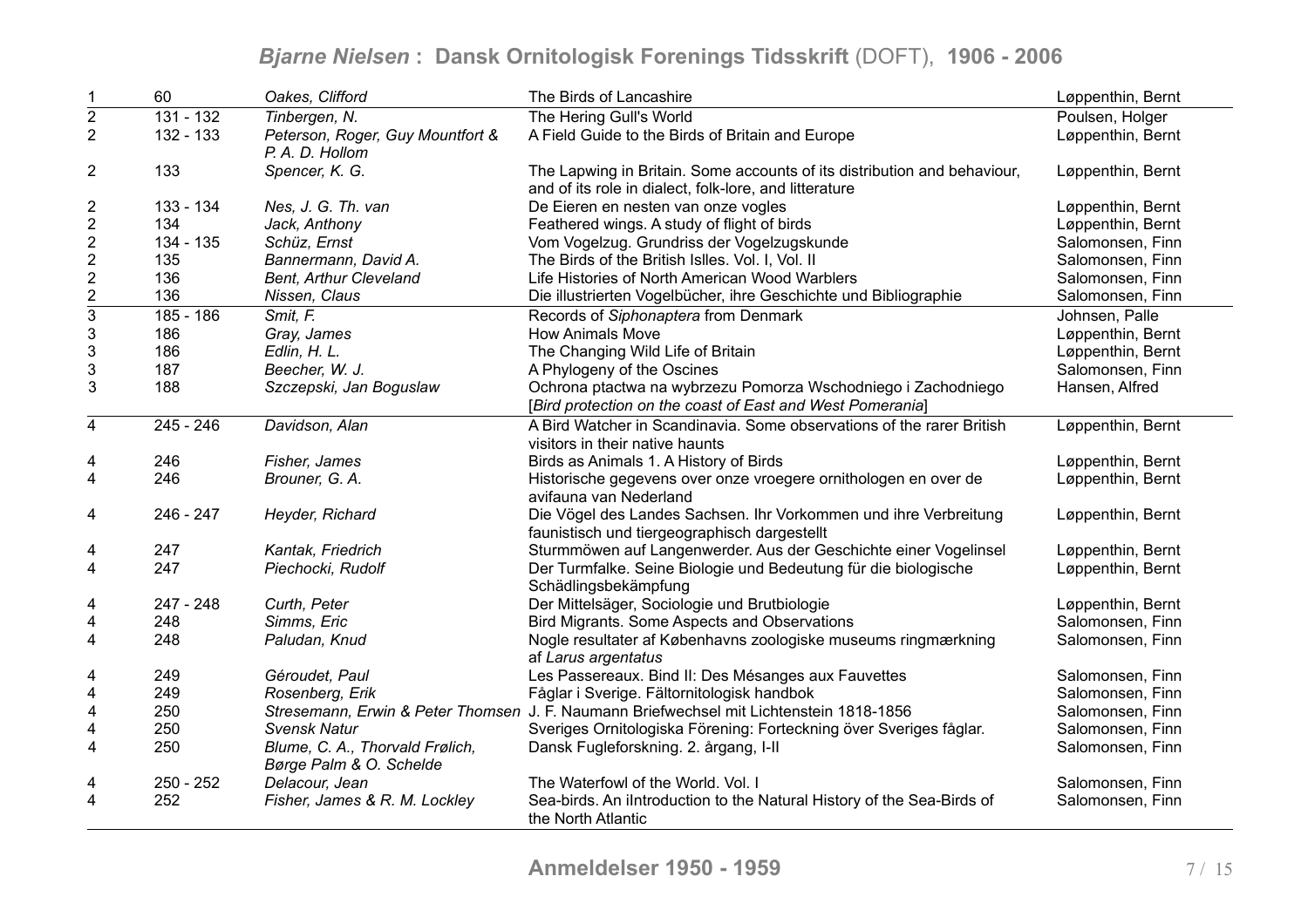| Årg. 49 1955              |             |                                      |                                                                                         |                   |
|---------------------------|-------------|--------------------------------------|-----------------------------------------------------------------------------------------|-------------------|
| Hæfte                     | Side/-r     | Forfatter/-e                         | <b>Titel</b>                                                                            | Anmelder          |
|                           | 64          | Bræstrup, F. W.                      | Dyrenes udvikling                                                                       | Løppenthin, Bernt |
| $\mathbf{1}$              | $64 - 65$   | Kennedy, P. G., Robert F. Ruttledge, | The Birds of Ireland. An account to the distribution, migration and                     | Løppenthin, Bernt |
|                           |             | C. F. Scroope & G. R. Hunphreys      | habits as observed in Ireland                                                           |                   |
| $\mathbf 1$               | 65          | Makatsch, Wolfgang                   | Die Vögel der Erde                                                                      | Løppenthin, Bernt |
| $\mathbf 1$               | 66          | Lockley, R. M. & Rosemary Russell    | Bird-Ringing. The Art of Bird Study by Individual Marking                               | Salomonsen, Finn  |
| $\mathbf 1$               | 66          | Ornithologische Merkblätter          | Beringen Nichtflügger Vögel                                                             | Salomonsen, Finn  |
| 1                         | 66          | Anthon, Henning & Jan Boetius        | Nordiske Fugle. Andefugle m.m.                                                          | Salomonsen, Finn  |
|                           | $66 - 67$   | Durrell, Gerald M.                   | Diverse dyr på dæksplads                                                                | Salomonsen, Finn  |
| 1                         | 67          | Bergman, Sten & Kai Curry-Lindahl    | Natur i Södermanland                                                                    | Salomonsen, Finn  |
| $\mathbf{1}$              | 67          | Karvik, Nils-Gerhard &               | Natur i Dalsland                                                                        | Salomonsen, Finn  |
|                           |             | Kai Curry-Lindahl                    |                                                                                         |                   |
| 1                         | 67          | Elofson, Olof & Kai Curry-Lindahl    | Natur i Ångermanland och Medelpad                                                       | Salomonsen, Finn  |
| $\mathbf{1}$              | 67          | Magnusson, Nils H. &                 | Natur i Värmland                                                                        | Salomonsen, Finn  |
|                           |             | Kai Curry-Lindahl                    |                                                                                         |                   |
|                           | $67 - 68$   | Scott, Peter & Hugh Boyd             | The Sixth Annual Report of the Wildfowl Trust, 1952-53                                  | Salomonsen, Finn  |
| $\overline{2}$            | 142         | Løvenskiold, Herman L.               | Studies on the avifauna of Spitsbergen                                                  | Johansen, Hans    |
| $\sqrt{2}$                | $142 - 143$ |                                      | Dementiev, G. P., N. A. Gladkov et al. Ptitsy Sovjetskogo Sojusa [Sovjetunionens Fugle] | Johansen, Hans    |
| $\boldsymbol{2}$          | 143 - 144   | Fitter, R. S. R.                     | The Pocket Guide to Nests and Eggs                                                      | Løppenthin, Bernt |
| $\boldsymbol{2}$          | 144 - 145   | Nice, Margaret Morse                 | Incubation Periods throughout the Ages                                                  | Løppenthin, Bernt |
| $\sqrt{2}$                | 145         | Lack, David                          | The Natural Regulation of Animal Numbers                                                | Salomonsen, Finn  |
| $\sqrt{2}$                | 146         | Marshall, A. J.                      | Bower-Birds. Their Display and Breeding Cycles. A Preliminary Statement                 | Salomonsen, Finn  |
| $\mathbf{2}$              | 146 - 147   | Chapin, James                        | The Birds of the Belgian Congo, part 4.                                                 | Salomonsen, Finn  |
| $\mathbf 2$               | 147         | Williamson, Kenneth &                | The Spring Migration of the Willow Warbler in 1952                                      | Salomonsen, Finn  |
|                           |             | <b>Alec Butterfield</b>              |                                                                                         |                   |
| $\overline{2}$            | 147 - 148   | Hansen, Lindhard                     | Birds killed at Lights in Denmark 1886-1939                                             | Salomonsen, Finn  |
| $\mathbf 2$               | 148         | Madsen. F. Jensenius                 | On the Food Habits of the Diving Ducks in Denmark                                       | Salomonsen, Finn  |
| $\overline{3}$            | 195         | Bopp, Peter                          | Kleine Einführung in die Tierpsychologie                                                | Poulsen, Holger   |
| 3                         | 195         | Scherr, Georg                        | Beobachtungen und Untersuchungen über die Abhängigkeit des                              | Poulsen, Holger   |
|                           |             |                                      | Frühgesanges der Vögel von inneren und äusseren Faktoren                                |                   |
| 3                         | 195 - 196   | Bernis, F.                           | Prontuario de la Avifauna Espanola (Incluyendo Aves de Portugal,                        | Løppenthin, Bernt |
|                           |             |                                      | Baleares y Canarias) con los nombres cientificoc y espanoles aprobados                  |                   |
|                           |             |                                      | por la Comision                                                                         |                   |
| $\mathbf{3}$              | 196         | <b>Boback, Alfred Willy</b>          | <b>Unsere Wildenten</b>                                                                 | Løppenthin, Bernt |
| 3                         | 196         | Paludan, Knud                        | Vildtet og landbrugets giftstoffer                                                      | Salomonsen, Finn  |
| $\sqrt{3}$                | 196         | Paludan, Knud & Kai Ulfkjær          | Nogle retningslinier for fasanopdræt                                                    | Salomonsen, Finn  |
| $\ensuremath{\mathsf{3}}$ | 196         | Paludan, Knud                        | Agerhønens ynglesæson 1953                                                              | Salomonsen, Finn  |
| 3                         | 197         | Tinbergen, N.                        | Når dyr lever sammen                                                                    | Salomonsen, Finn  |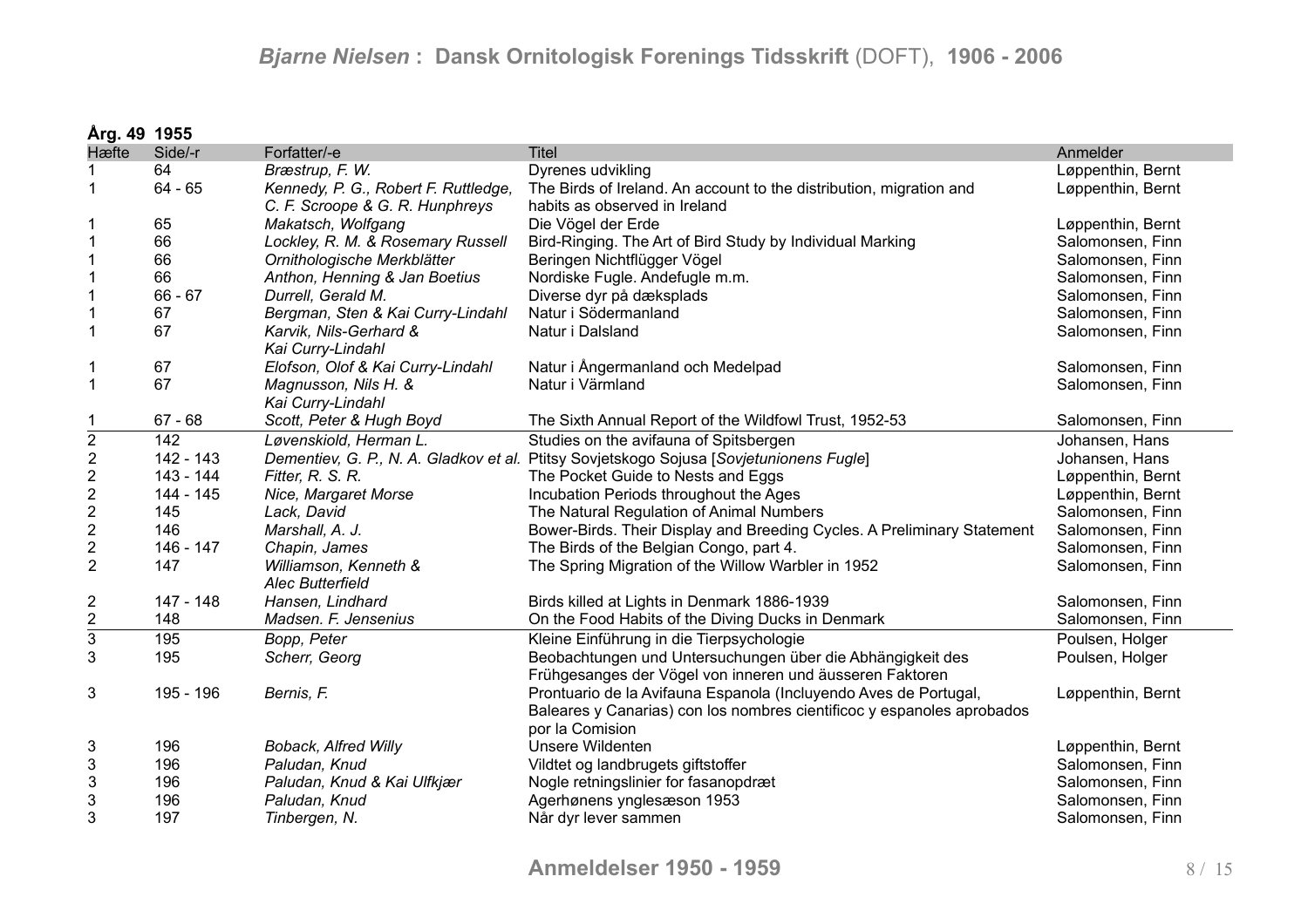| 3                         | 197         | Petersen, Samuel                         | Notes from the Norduroyar, Faroe Islands                                                                                               | Salomonsen, Finn  |
|---------------------------|-------------|------------------------------------------|----------------------------------------------------------------------------------------------------------------------------------------|-------------------|
| $\ensuremath{\mathsf{3}}$ | 197         | hustich, Ilmari                          | The Recent Climatic Fluctuation in Finland and its Consequences                                                                        | Salomonsen, Finn  |
| $\ensuremath{\mathsf{3}}$ | 197         | <b>Hilprecht, Alfred</b>                 | Nachtigall und Sprosser                                                                                                                | Salomonsen, Finn  |
| $\mathbf{3}$              | 198         | Broch, Hjalmar & Per Fjeld               | Bird-Banding in Norway                                                                                                                 | Salomonsen, Finn  |
| 3                         | 198         | Holgersen, Holger                        | Bird-Banding in Norway 1953                                                                                                            | Salomonsen, Finn  |
| 3                         | 198         | Fontaine, Viking                         | Göteborgs Naturhistoriska Museums ringmärkningar av flyttfåglar<br>under 1953                                                          | Salomonsen, Finn  |
| 3                         | 198         |                                          | Välikangas, Ilmari & Göran Nordström Die Vogelberingung in Finnland im Jahre 1952                                                      | Salomonsen, Finn  |
| 3                         | 198         | <b>British Museum</b>                    | The International Committee for Bird Preservation                                                                                      | Salomonsen, Finn  |
| $\mathfrak{S}$            | 198 - 199   | Curry-Lindahl, Kai                       | Tropiska fjäll. Djur och människor i Kongos djungler                                                                                   | Salomonsen, Finn  |
| 3                         | 199 - 200   | Haartman, Lars von                       | Der Trauerfliegenschnapper                                                                                                             | Salomonsen, Finn  |
| $\mathsf 3$               | 200         | Requate, Horst                           | Die Entenvogelzählung in Deutschland (1948 bis April 1953)                                                                             | Salomonsen, Finn  |
| $\mathsf 3$               | 200         | Poulsen, Holger                          | Dyrepsykologi som hobby                                                                                                                | Salomonsen, Finn  |
| 4                         | 260         | Salomonsen, Finn                         | The evolutionary significance of bird-migration                                                                                        | Volsøe, Helge     |
|                           | $260 - 261$ | Wadewitz, Otto                           | Dort wo der Triel ruft                                                                                                                 | Løppenthin, Bernt |
| 4                         | 261         | Haftorn, Svein                           | Contribution to the Food Biology of Tits, Especially about Storing<br>of Surplus Food. Part I. The Crested tit (Parus c. cristatus L.) | Salomonsen, Finn  |
| 4                         | 261 - 262   | Huxley, Julian et al.                    | Evolution as a Proces                                                                                                                  | Salomonsen, Finn  |
| 4                         | 262         | Anthon, Henning & Jan Boetius            | Nordiske Fugle. Bind 4: Vadefugle, Mågefugle                                                                                           | Salomonsen, Finn  |
| 4                         | 263         | Voous, K. H.                             | De Vogels van de Nederlandse Antillen                                                                                                  | Salomonsen, Finn  |
| 4                         | 263         | Taylor, Lady                             | Introduction to the Birds of Jamaica                                                                                                   | Salomonsen, Finn  |
| 4                         | 263         | Wiese, V.                                | Tropefuglenes liv i fangenskab. Hefte 1-5                                                                                              | Salomonsen, Finn  |
| 4                         | $263 - 264$ | Herditch, J. R.                          | How to Choose and Use Field-Glasses                                                                                                    | Salomonsen, Finn  |
| 4                         | 264         | Wallgren, Henrik                         | Energy Metabolism of two Species of the Genus Emberiza as<br>Correlated with Distribution and Migration                                | Salomonsen, Finn  |
| 4                         | $264 - 265$ | Cave, Francis O. &<br>James D. MacDonald | Birds of the Sudan, their Identification and Distribution                                                                              | Salomonsen, Finn  |

#### **Årg. 50 1956**

| Hæfte | Side/-r   | Forfatter/-e                   | Titel                                                               | Anmelder          |
|-------|-----------|--------------------------------|---------------------------------------------------------------------|-------------------|
|       | 80        | Brown, Leslie                  | Eagles                                                              | Løppenthin, Bernt |
|       | $80 - 81$ | Cerely, Stanley                | The Gyr Falcon Adventure                                            | Løppenthin, Bernt |
|       | 81        | Lippens, Leon                  | Les Oiseaux d'Eau de Belgique                                       | Løppenthin, Bernt |
|       | 82        | Paludan, Knud                  | Some Behaviour Patterns of Rissa tridactyla                         | Salomonsen, Finn  |
|       | 82        | Scott, Peter & Hugh Boyd (ed.) | The Seventh Annual Report of the Wildfowl Trust, 1953-54            | Salomonsen, Finn  |
|       | 82        | Dahl, Svend                    | Den danske strand. Naturforhold, dyre- og planteliv ved vore kyster | Salomonsen, Finn  |
|       | $82 - 83$ | Armstrong, Edward A.           | The Wren                                                            | Salomonsen, Finn  |
|       | $83 - 84$ | Volsøe, Helge                  | The Breeding Birds of the Canary Islands. I. Introduction and       | Salomonsen, Finn  |
|       |           |                                | Synopsis of the species                                             |                   |
|       | 164       | Münch, Hans                    | Der Wespenbussard                                                   | Løppenthin, Bernt |
|       |           |                                |                                                                     |                   |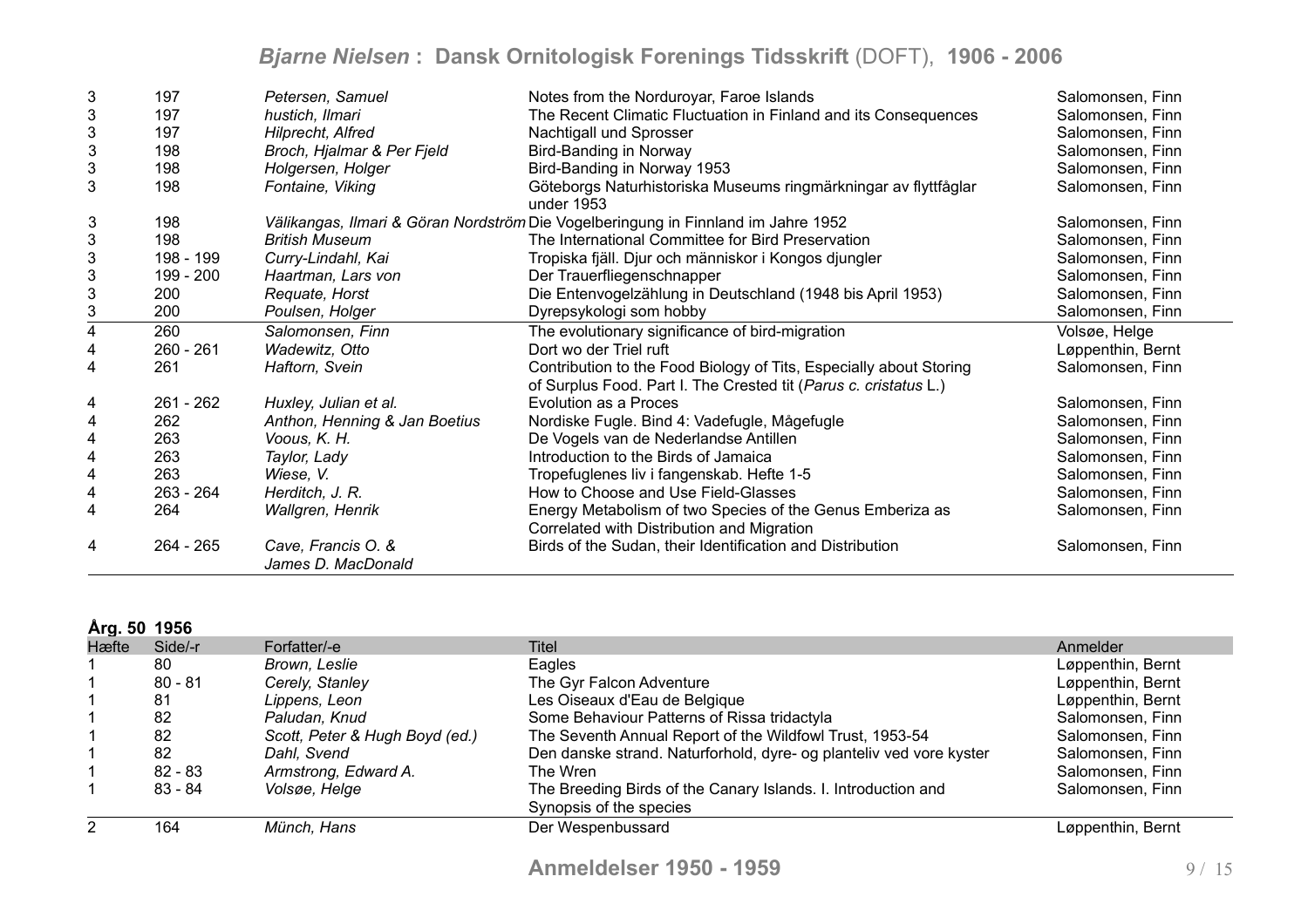| $\overline{2}$                                       | 164 - 165   | Kramer, Volkhard                                                  | Habicht und Sperber                                                                             | Løppenthin, Bernt |
|------------------------------------------------------|-------------|-------------------------------------------------------------------|-------------------------------------------------------------------------------------------------|-------------------|
| $\boldsymbol{2}$                                     | 165         | Venables, L. S. V. & U. M. Venables Birds and Mammals of Shetland |                                                                                                 | Løppenthin, Bernt |
| $\sqrt{2}$                                           | $165 - 166$ | Vietinghoff-Riesch, Arnold v.                                     | Die Rauchschwalbe                                                                               | Løppenthin, Bernt |
| $\boldsymbol{2}$                                     | 166 - 167   | Stephenson, E. M. & Charles Stewart Animal Camouflage             |                                                                                                 | Løppenthin, Bernt |
| $\sqrt{2}$                                           | 167         | Acworth, Bernard                                                  | Bird and Butterfly Mysteries. Realities of Migration                                            | Løppenthin, Bernt |
|                                                      | 167 - 168   | Smith, Stuart & Eric Hosking                                      | Birds fighting. Experimental studies of the aggressive displays of some birds Løppenthin, Bernt |                   |
| $\frac{2}{2}$                                        | 168         | Creutz, Gerhard                                                   | Vögel am Gebirgsbach                                                                            | Løppenthin, Bernt |
| $\sqrt{2}$                                           | 168         | Klinz, Eduard                                                     | Die Wildtauben Mitteleuropas                                                                    | Løppenthin, Bernt |
|                                                      | 168 - 169   | Boetticher, Hans von                                              | Albatrosse und andere Sturmvögel                                                                | Løppenthin, Bernt |
| $\begin{array}{c} 2 \\ 2 \end{array}$                | 169         | Salomonsen, Finn                                                  | The food production in the se and the annual cycle of Faeroese marine birds Volsøe, Helge       |                   |
|                                                      | 169         | Houthulst, Ariane Coppens de                                      | Oiseaux dans le temps, oiseaux dans le vent                                                     | Volsøe, Helge     |
| $\begin{array}{c} 2 \\ 2 \end{array}$                | 170         | <b>British Ornithologists' Union</b>                              | British Records Sub-Committee: First Report. Taxonomic                                          | Salomonsen, Finn  |
|                                                      |             |                                                                   | Sub-Committee: First Report                                                                     |                   |
| $\overline{2}$                                       | 170         | Peterson, Roger, Guy Mountfort &                                  | Europas fåglar                                                                                  | Salomonsen, Finn  |
|                                                      |             | P. A. Hollom                                                      |                                                                                                 |                   |
| 2                                                    | $170 - 171$ | Larsen, Arne                                                      | Oversigt over Bornholms plante- og dyreliv                                                      | Salomonsen, Finn  |
| $\boldsymbol{2}$                                     | 171         | Matthews, G. V. T.                                                | <b>Bird Navigation</b>                                                                          | Salomonsen, Finn  |
|                                                      | 171         | Portman, Adolf & Ernst Sutter (ed.)                               | Acta XI Congressus Internationalis Ornithologici                                                | Salomonsen, Finn  |
|                                                      | 172         | Svenska Jägareförbundet                                           | Vildtrevy. Jaktbiologisk tidsskrift. Bind 1, häfte 1, 1955                                      | Salomonsen, Finn  |
|                                                      | 172         | Fischer, Hermann                                                  | På dyrejagt med kamera                                                                          | Salomonsen, Finn  |
| $\begin{array}{c}\n2 \\ 2 \\ \hline\n3\n\end{array}$ | 250         | Stuart, Frank S.                                                  | Rauschende Schwingen. Ein Wildentenroman                                                        | Løppenthin, Bernt |
| $\mathfrak{S}$                                       | 250 - 251   | Henry, G. M.                                                      | A Guide to the Birds of Ceylon                                                                  | Løppenthin, Bernt |
| $\ensuremath{\mathsf{3}}$                            | 251         | Gordon, Seton                                                     | The Golden Eagle, king of Birds                                                                 | Løppenthin, Bernt |
| $\mathsf 3$                                          | 251 - 252   | Tinbergen, Niko                                                   | Fugle i Kikkerten                                                                               | Salomonsen, Finn  |
| $\ensuremath{\mathsf{3}}$                            | 252         | Grosse, Alexander                                                 | Die Vogelwelt Norderdithmarschens                                                               | Salomonsen, Finn  |
| $\frac{3}{4}$                                        | 252         | Atkinson-Willes, G.                                               | National Wildfowl Counts 1954-55                                                                | Salomonsen, Finn  |
|                                                      | 339         | Christiansen, Arthur &                                            | Vögel im Norden                                                                                 | Christensen, Hj.  |
|                                                      |             | <b>Wolfgang Makatsch</b>                                          |                                                                                                 | Østergaard        |
| 4                                                    | 339 - 340   | Baxter, Evelyn V. &                                               | The Birds of Scotland, thier history, distribution and migration                                | Løppenthin, Bernt |
|                                                      |             | Leonora Jeffrey Rintoul                                           |                                                                                                 |                   |
| 4                                                    | 340         | Bannerman, David Armitage                                         | The Birds of West and Equatorial Africa                                                         | Løppenthin, Bernt |
| 4                                                    | 340         | Fairbairn, William Alexander                                      | Some Game Birds of West Africa                                                                  | Løppenthin, Bernt |
| $\overline{\mathbf{4}}$                              | 341         |                                                                   | Station Biologique de la Tour du Valat Compte rendu  et Recueil des travaux                     | Løppenthin, Bernt |
| $\overline{\mathbf{4}}$                              | 341         | Barclay-Smith, Phyllis                                            | <b>Woodland Birds</b>                                                                           | Løppenthin, Bernt |
| $\overline{\mathbf{4}}$                              | 341         | Koch, Ludwig                                                      | Memoirs of a Birdman                                                                            | Løppenthin, Bernt |
| $\overline{\mathbf{4}}$                              | 341         | Wind, Tage                                                        | Elementær fuglepleje. Vore almindelige Burfugle                                                 | Poulsen, Holger   |
| $\overline{\mathbf{4}}$                              | 342         | Joensen, Anders Holm                                              | Solsorten                                                                                       | Salomonsen, Finn  |
| $\overline{\mathbf{4}}$                              | 342         |                                                                   | Välikangas, Ilmari & Göran Nordström Die Vogelberingung in Finnland im Jahre 1953               | Salomonsen, Finn  |
| 4                                                    | 342         | Allen, Durward L.                                                 | Fasanen og Vildtplejen                                                                          | Salomonsen, Finn  |
| 4                                                    | 343         | Dorst, Jean                                                       | Les Migration des Oiseaux                                                                       | Salomonsen, Finn  |
| $\overline{4}$                                       | 343 - 344   | Stresemann, Erwin                                                 | Exkursionsfauna von Deutschland. Wirbeltiere                                                    | Salomonsen, Finn  |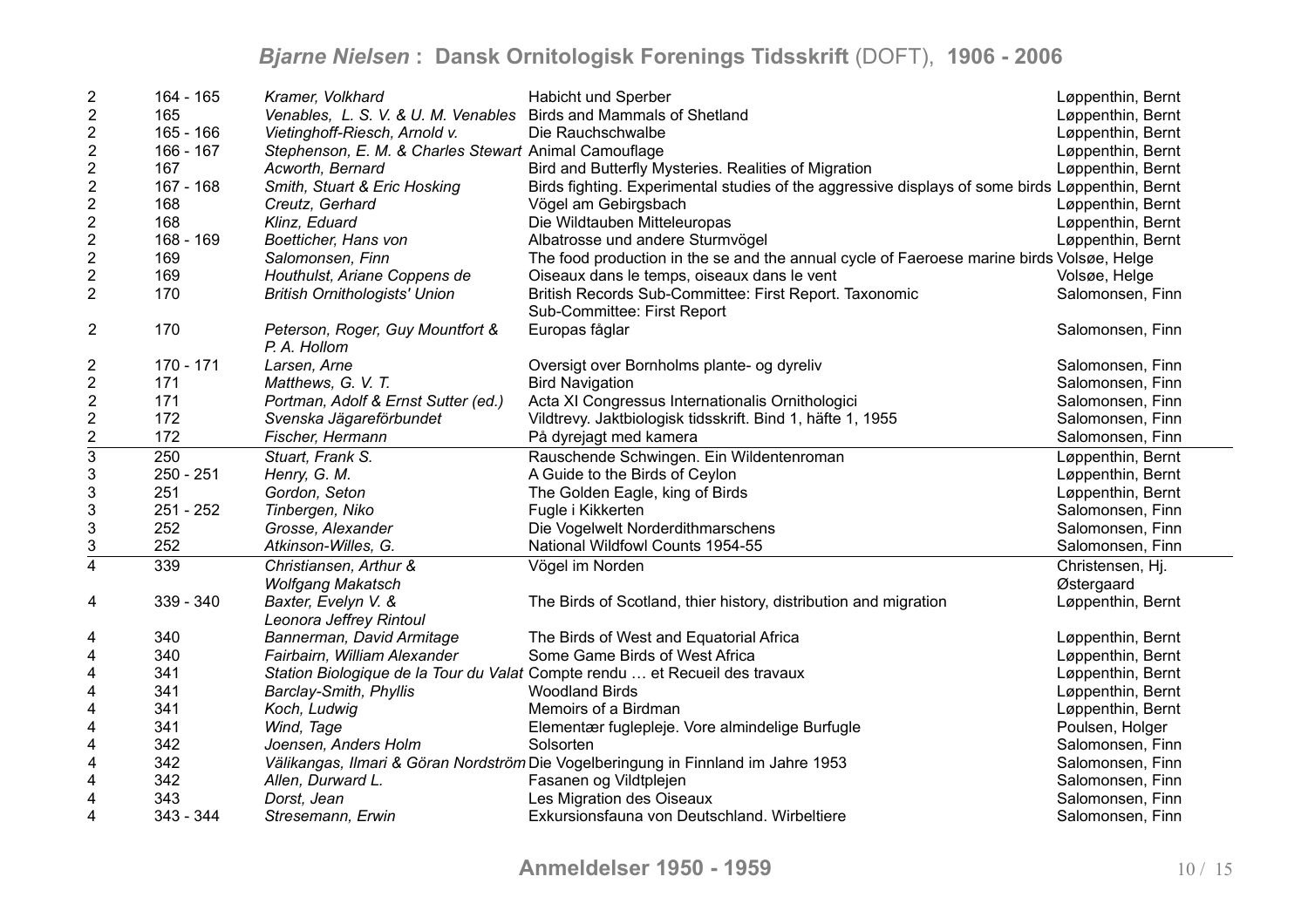|   | 344         | Løppenthin, Bernt          | Nogle fuglebestande med begrænset udbredelse og deres oprindelse                                  | Salomonsen, Finn |
|---|-------------|----------------------------|---------------------------------------------------------------------------------------------------|------------------|
|   | 344         | Tinbergen, Niko            | Gråtruten. En studie över fåglarnas sociala beteende                                              | Salomonsen, Finn |
|   | 344         | <b>Hilprecht, Alfred</b>   | Höckerschwan, Singschwan, Zwergschwan                                                             | Salomonsen, Finn |
|   | 345         | Paludan, Knud & Jørgen Fog | Den danske ynglebestand af vildtlevende knopsvaner i 1954                                         | Salomonsen, Finn |
| 4 | $345 - 346$ | Johansen, Hans             | Revision und Entstehung der arktischen Vogelfauna. I. Einführung und<br>Revision der Gaviae-Galli | Salomonsen, Finn |

**Årg. 51 1957**

| Hæfte                   | Side/-r   | Forfatter/-e                  | <b>Titel</b>                                                                                                   | Anmelder          |
|-------------------------|-----------|-------------------------------|----------------------------------------------------------------------------------------------------------------|-------------------|
|                         | 44        | Poulsen, C. M.                | På sporet; en natursamlers oplevelser                                                                          | Norup, Svend      |
|                         | 44        | Makatsch, Wolfgang            | Die Vögel in Feld und Flur                                                                                     | Christensen, Hj.  |
|                         |           |                               |                                                                                                                | Østergaard        |
|                         | 44 - 45   | Makatsch, Wolfgang            | Der Brutparasitimus in der Vogelwelt                                                                           | Christensen, Hj.  |
|                         |           |                               |                                                                                                                | Østergaard        |
|                         | 45        | Wynne, Owen E.                | Key-List of the Palaearctic and Oriental Passerine Birds                                                       | Løppenthin, Bernt |
|                         | 45        | Warham, John                  | The Technique of Photographing Birds                                                                           | Løppenthin, Bernt |
|                         | 46        |                               | Hammer, Marie, M. Køie & R. Spärck Undersøgelser over ernæringen hos Agerhøns, Fasaner og Urfugle<br>i Danmark | Salomonsen, Finn  |
|                         | $46 - 47$ | Fontaine, Viking              | Göteborgs Naturhistoriska Museums ringmärkningar av flyttfåglar                                                | Salomonsen, Finn  |
|                         |           |                               | under 1955                                                                                                     |                   |
|                         | 47        | Creutz, Gerhard               | Taschenbuch der heimischen Sumpf- und Wasservögel                                                              | Salomonsen, Finn  |
|                         | 47        | Fisher, James                 | <b>Bird Recognition 3</b>                                                                                      | Salomonsen, Finn  |
|                         | 47        | Edelstam, Carl & Claës Ramel  | Fåglarnas flyttning                                                                                            | Salomonsen, Finn  |
|                         | 48        | Svenska Jägareförbundet       | Viltrevy. Band 1, häfte 2. Stockholm 1956                                                                      | Salomonsen, Finn  |
| $\overline{c}$          | 79        | Meinertzhagen, R.             | <b>Birds of Arabia</b>                                                                                         | Løppenthin, Bernt |
| $\overline{2}$          | 79 - 80   | Peter Scott                   | Hanson, Harold C., Paul Queneau & The Geography, Birds, and Mammals of the Perry River Region                  | Løppenthin, Bernt |
| 2                       | 80        | Boosey, Edward J.             | Foreign bird Keeping                                                                                           | Løppenthin, Bernt |
| $\overline{\mathbf{c}}$ | 80        | Coleman, Bruce                | <b>Bird Watching</b>                                                                                           | Løppenthin, Bernt |
| $\boldsymbol{2}$        | $80 - 81$ | Smythies, Bertram E.          | The Birds of Birma                                                                                             | Løppenthin, Bernt |
| $\overline{c}$          | 81        | Bodsworth, Fred               | Last of the Curlews                                                                                            | Løppenthin, Bernt |
| $\overline{2}$          | $81 - 82$ | Wingstrand, Karl Georg (red.) | Bertil Hanström. Zoological Papers in honour of his sixty-fifth                                                | Salomonsen, Finn  |
|                         |           |                               | birthday November 20th, 1956                                                                                   |                   |
| 2                       | 82        |                               | Naturens Verden                                                                                                | Salomonsen, Finn  |
| $\overline{2}$          | 82        | Hansen, Bent                  | Ænder, Andejagt, Andeskydning                                                                                  | Salomonsen, Finn  |
| $\overline{\mathbf{c}}$ | 83        | Wiese, V.                     | Tropefuglenes liv i fangenskab                                                                                 | Salomonsen, Finn  |
| $\overline{3}$          | 137       | Thorpe, W. H.                 | Learning and Instinct in Animals                                                                               | Løppenthin, Bernt |
| 3                       | 137 - 138 | Lack, David                   | Swifts in a Tower                                                                                              | Løppenthin, Bernt |
| 3                       | 138       | Boetticher, Hans von          | Pelikane, Kormorane und andere Ruderfüssler                                                                    | Løppenthin, Bernt |
| 3                       | 138 - 139 | Peterson, Roger Tory &        | Wild America. The record of a 30.000 mile journey around the North                                             | Løppenthin, Bernt |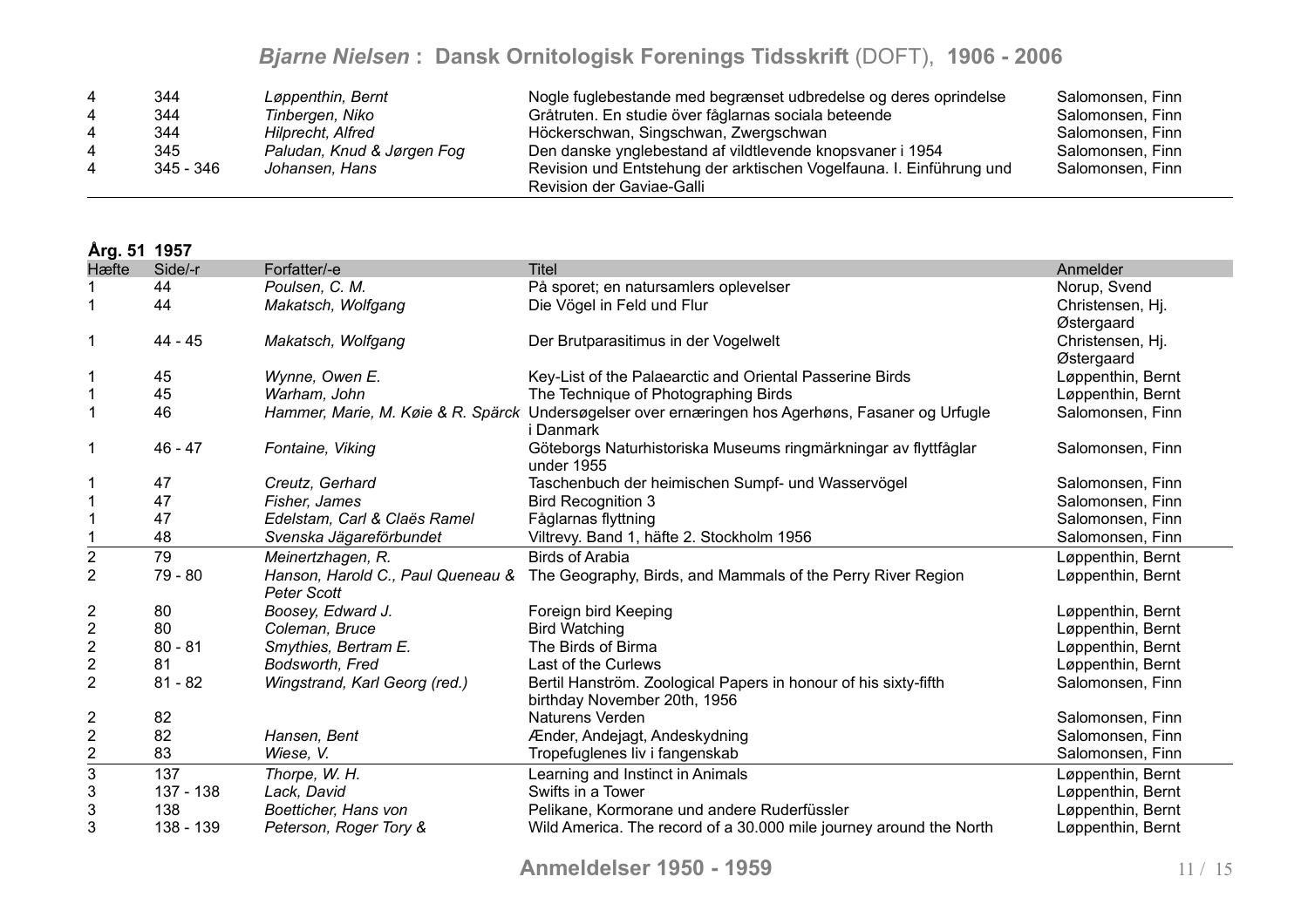|                           |             | James Fisher                        | American Continent by an American naturalist and his British colleague  |                   |
|---------------------------|-------------|-------------------------------------|-------------------------------------------------------------------------|-------------------|
| 3                         | 139 - 140   | Carthy, J. D.                       | Animal Navigation. How animals find their way about                     | Løppenthin, Bernt |
| $\ensuremath{\mathsf{3}}$ | 140         | Gerber, Robert                      | Die Saatkrähe                                                           | Løppenthin, Bernt |
| 3                         | 140         | Krumbiegel, Ingo                    | Von Inseln und Inseltieren                                              | Løppenthin, Bernt |
| $\ensuremath{\mathsf{3}}$ | 140 - 141   | Goethe, Friedrich                   | Die Silbermöwe                                                          | Løppenthin, Bernt |
| $\ensuremath{\mathsf{3}}$ | 141         | Melde, Manfred                      | Der Mäsebussard. Brutbilogie und wirtschaftliche Bedeutung              | Løppenthin, Bernt |
| $\ensuremath{\mathsf{3}}$ | 141         | Löhrl, Hans                         | Der Kleiber                                                             | Løppenthin, Bernt |
| 3                         | 141 - 142   | Ringleben, Herbert                  | Die Wildgänze Europas, unter besonderer Berücksichtigung                | Løppenthin, Bernt |
|                           |             |                                     | mitteleuropäischer Verhaltnisse                                         |                   |
| 3                         | 142 - 143   | The London Natural History Society  | The Birds of the London Area since 1900                                 | Løppenthin, Bernt |
| $\mathfrak{B}$            | 143         | Scott, Peter & Hugh Boyd            | Wildfowl of the British Isles                                           | Løppenthin, Bernt |
| $\sqrt{3}$                | 143         | Bell, Alan                          | Some Common Australian Birds                                            | Løppenthin, Bernt |
| $\mathsf 3$               | 143 - 144   | Lister, Michael                     | The Bird Watcher's Reference Book                                       | Løppenthin, Bernt |
| $\ensuremath{\mathsf{3}}$ | 144 - 145   | Curry-Lindahl, Kai                  | Djuren och Människan i svensk natur                                     | Salomonsen, Finn  |
| $\ensuremath{\mathsf{3}}$ | 145         | Hvass, Hans                         | Om hejren                                                               | Salomonsen, Finn  |
| $\ensuremath{\mathsf{3}}$ | 145         | Hvass, Hans                         | Johannes Larsen og fuglene                                              | Salomonsen, Finn  |
| $\mathfrak{S}$            | 146         | Seedorf, Hans Hartvig, Niels Blædel | Viben                                                                   | Salomonsen, Finn  |
|                           |             | & F. W. Bræstrup                    |                                                                         |                   |
| $\ensuremath{\mathsf{3}}$ | 146         | Ferdinand, Lorenz                   | Om at samle på fugle                                                    | Salomonsen, Finn  |
| 3                         | 146 - 147   | Thomsen, Peter                      | Johan Friedrich Naumann, der Altmeister der deutschen Vogelkunde.       | Salomonsen, Finn  |
|                           |             |                                     | Sein Leben und seine Werke                                              |                   |
| 4                         | 211         | Mountfort, Guy                      | The Hawfinch                                                            | Løppenthin, Bernt |
| $\overline{\mathbf{4}}$   | $211 - 212$ | Attenborough, David                 | Zoo Quest to Guiana                                                     | Løppenthin, Bernt |
| $\overline{\mathbf{4}}$   | 212         | Carrington, Richard                 | <b>Mermaids and Mastodonts</b>                                          | Løppenthin, Bernt |
| $\overline{\mathbf{4}}$   | $212 - 213$ | Nielsen, Antonius                   | Marker, Skove og Vildt                                                  | Petersen, Erik    |
| $\overline{\mathbf{4}}$   | 213         | Poulsen, C. M.                      | På jagt med bøsse og kamera                                             | Petersen, Erik    |
| $\overline{\mathbf{4}}$   | $213 - 214$ | Sterner, Rikard & Kai Curry-Lindahl | Natur på Öland                                                          | Salomonsen, Finn  |
| 4                         | 214         | Larson, Sten                        | The Suborder Charadrii in Arctic and Boreal Areas during the            | Salomonsen, Finn  |
|                           |             |                                     | <b>Tertiary and Pleistocene</b>                                         |                   |
| 4                         | 215         | Delacour, Jean                      | The Waterfowl of the World. Vol. II                                     | Salomonsen, Finn  |
| $\overline{\mathbf{4}}$   | $215 - 216$ | Haftorn, Svein                      | Contribution to the Food Biology of Tits, Especially about Storing of   | Salomonsen, Finn  |
|                           |             |                                     | Surplus Food. Part II. The Coal-Tit (Parus a. ater L.)                  |                   |
| 4                         | $215 - 216$ | Haftorn, Svein                      | Contribution to the Food Biology of Tits, Especially about Storing of   | Salomonsen, Finn  |
|                           |             |                                     | Surplus Food. Part III. The Willow-Tit (Parus atricapillus L.)          |                   |
| 4                         | $215 - 216$ | Haftorn, Svein                      | Contribution to the Food Biology of Tits, Especially about Storing of   | Salomonsen, Finn  |
|                           |             |                                     | Surplus Food. Part IV. A comparative Analysis of Parus atricapillus L., |                   |
|                           |             |                                     | P. cristatus L. and P. ater L.                                          |                   |
| 4                         | 216         | Poulsen, Holger                     | Djurpsykologi. En översigt av djuretologiens hittilsvarande rön         | Salomonsen, Finn  |
| 4                         | 216         | Enehjelm, Curt af                   | Das Buch vom Wellensittich                                              | Salomonsen, Finn  |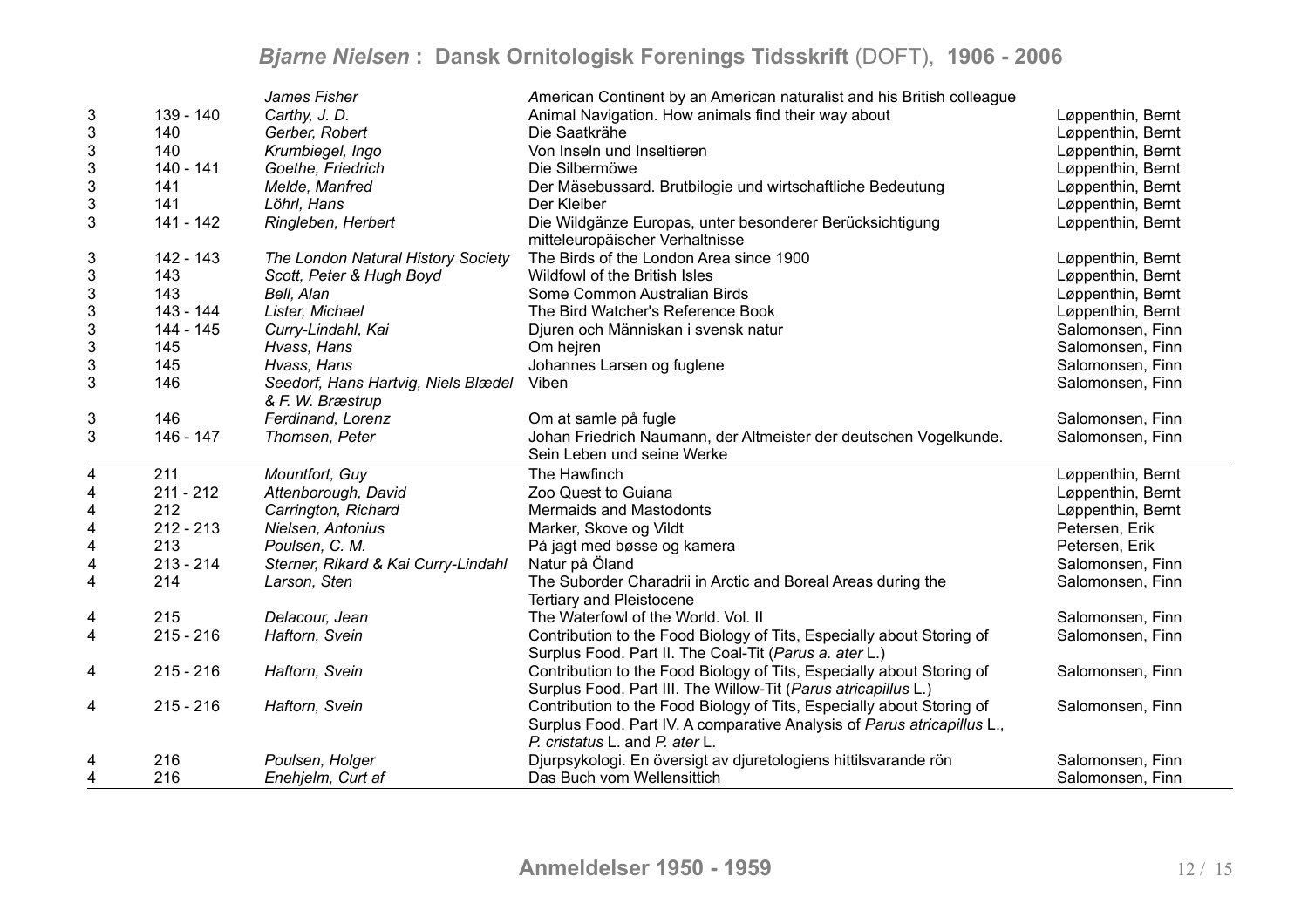| Årg. 52 1958     |           |                                       |                                                                      |                   |
|------------------|-----------|---------------------------------------|----------------------------------------------------------------------|-------------------|
| Hæfte            | Side/-r   | Forfatter/-e                          | Titel                                                                | Anmelder          |
|                  | 84        | Dementiev, G. P.                      | Ptitsy Turkmenistana [Turkmenistans fugle]                           | Johansen, Hans    |
|                  | 84 - 85   | Gizenko, A. I.                        | Ptitsy Sakhalinskoj oblasti [Sakhalin-områdets fugle]                | Johansen, Hans    |
|                  | $85 - 86$ | Snyder, L. L.                         | Arctic Birds of Canada                                               | Salomonsen, Finn  |
|                  | $86 - 87$ | Österlöf, Bo                          | Viltvård av i dag. Amerikanska intryck                               | Salomonsen, Finn  |
|                  | 87        | Salomonsen, Finn                      | The Greenland Bird-Banding System                                    | Salomonsen, Finn  |
|                  | 87        | Simms, Eric                           | Voices of the Wild                                                   | Salomonsen, Finn  |
| $\overline{2}$   | 147       | Belopol'skij, L. O.                   | Ekologia morskikh kolonial'nykh ptits Barencova morya [Økologi hos   | Johansen, Hans    |
|                  |           |                                       | Barentshavets kolonidannende fugle]                                  |                   |
| $\overline{2}$   | 147 - 148 | Vorobjev, K. A.                       | Ptitsy Ussurijskogo Kraja [Ussurilandets fugle]                      | Johansen, Hans    |
| $\overline{2}$   | 148 - 149 | Rustanov, A. K.                       | Ptitsy pustyni Kara-Kum [Kara-Kum-ørkenens fugle]                    | Johansen, Hans    |
| $\boldsymbol{2}$ | 149       | Kumari, E.                            | Eesti N S V linnud [Den estiske Sovjetrepubliks fugle]               | Johansen, Hans    |
| $\overline{2}$   | 149       | Makatsch, Wolfgang                    | Verzeichnis der Vögel Deutschlands                                   | Christensen, Hj.  |
|                  |           |                                       |                                                                      | Østergaard        |
| $\overline{2}$   | 150       | Makatsch, Wolfgang                    | Die Vögel in Haus, Hof und Garten                                    | Christensen, Hj.  |
|                  |           |                                       |                                                                      | Østergaard        |
| $\overline{c}$   | 150       | Johnson, A. A. & W. H. Payn           | Ornamental Waterfowl. A guide to their care and breeding             | Løppenthin, Bernt |
| $\boldsymbol{2}$ | 150 - 151 | Steinbacher, Georg                    | Knaurs Vogelbuch. Das Hausbuch für Vogelfreunde und Vogelliebhaber   | Løppenthin, Bernt |
| $\sqrt{2}$       | 151       | Price, Nancy                          | I Watch and Listen                                                   | Poulsen, Holger   |
| $\boldsymbol{2}$ | 151       | Løvenskiold, Herman L.                | Sneuglen og andre fugle                                              | Salomonsen, Finn  |
| $\overline{c}$   | 151 - 152 | Madsen, F. Jensenius                  | On the Food Habits of Some Fish-Eating Birds in Denmark              | Salomonsen, Finn  |
| $3-4$            | 282 - 283 | Freuchen, Peter & Finn Salomonsen     | The Arctic Year                                                      | Volsøe, Helge     |
| $3 - 4$          | 283 - 284 | Jørgensen, Harriet I.                 | Nomina Avium Europaearum                                             | Salomonsen, Finn  |
| $3 - 4$          | 284 - 285 | Johansen, Hans                        | Revision und Entstehung der Arktischen Vogelfauna                    | Salomonsen, Finn  |
| $3 - 4$          | 285 - 286 | Biologisk Institut under Det lettiske | Pereljety ptits v evropeiskoj chasti SSR [Fugletræk i den europæiske | Johansen, Hans    |
|                  |           | Videnskabernes Akademi                | del af USSR]                                                         |                   |

#### **Årg. 53 1959**

| Hæfte | Side/-r | Forfatter/-e                 | Titel                                       | Anmelder               |
|-------|---------|------------------------------|---------------------------------------------|------------------------|
|       | 43 - 45 | Blædel, Niels (red.)         | Nordens Fugle i Farver. Bind 1              | Wingstrand, Karl Georg |
|       | 45 - 47 | Gillard, E. Thomas           | Verdens Dyreliv. Fugle                      | Spärck, R.             |
|       | 47      | Wenzel, Frank                | Musvågen                                    | Norup, Svend           |
|       | 48      | Hampe, Helmut                | Die Unzertrennlichen                        | Løppenthin, Bernt      |
|       | 48      | Svensk Natur                 | Årsbok för Jakt og Fiske 1959               | Løppenthin, Bernt      |
|       | 48      | Jameson, William             | The Wandering Albatros                      | Løppenthin, Bernt      |
|       | 48      | Gray, Annie P.               | Bird Hybrids. A checklist with Bibliography | Salomonsen, Finn       |
|       | 49      | Greenway jr., James C.       | Extinct and Vanishing Birds of the World    | Salomonsen, Finn       |
|       | 49 - 50 | <b>Committee of American</b> | <b>Check-list of North American Birds</b>   | Salomonsen, Finn       |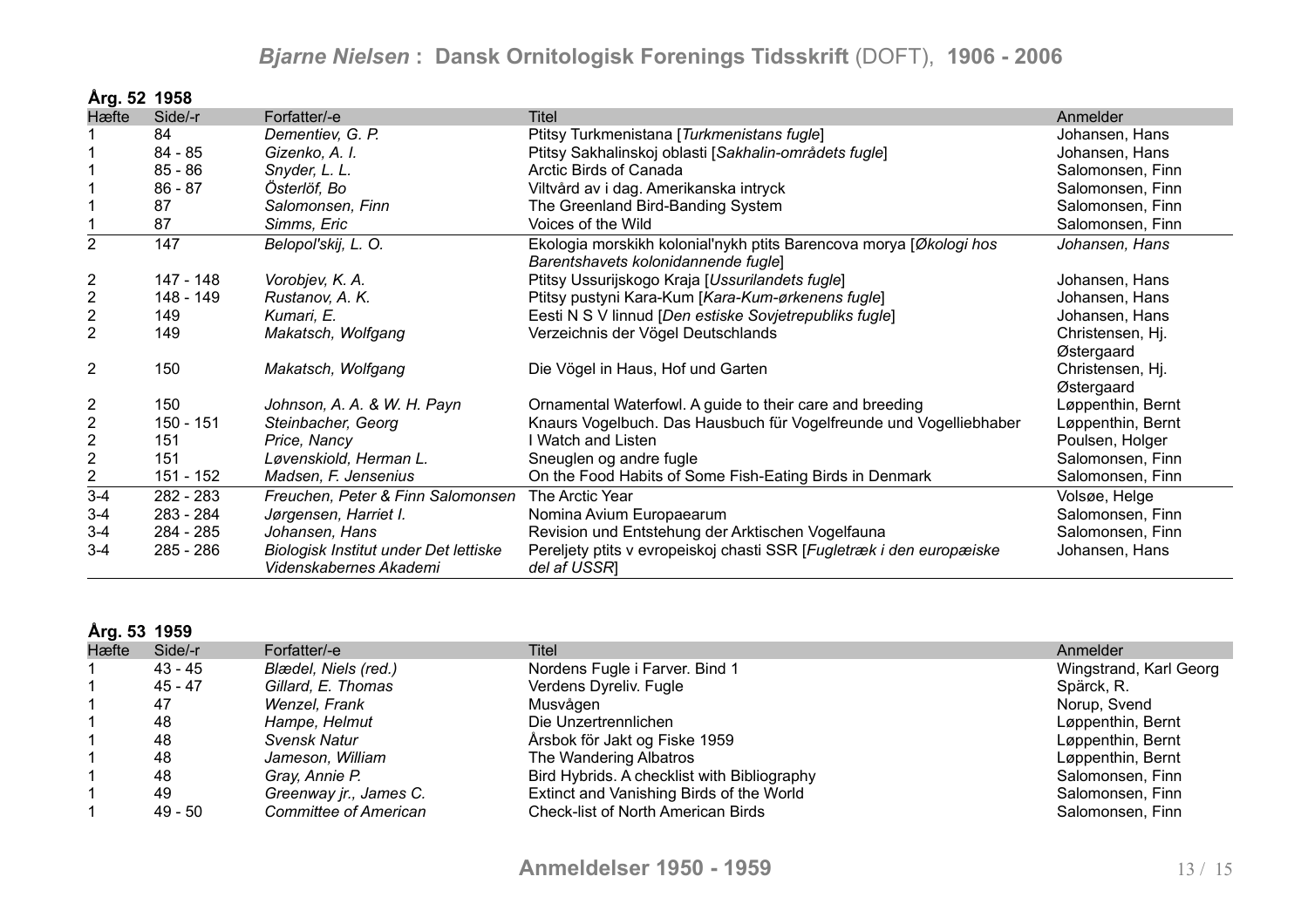|                           |             | Ornithologists' Union                            |                                                                                                         |                   |
|---------------------------|-------------|--------------------------------------------------|---------------------------------------------------------------------------------------------------------|-------------------|
| 1                         | 50          | Berndt, Rudolf & Wilhelm Meise                   | Naturgeschichte der Vögel                                                                               | Salomonsen, Finn  |
| $\overline{2}$            | 114         | Bannerman, David A.                              | Larger Birds of West Africa                                                                             | Løppenthin, Bernt |
| $\sqrt{2}$                | 114         | Bruns, Herbert                                   | Schutztrachten im Tierreich                                                                             | Løppenthin, Bernt |
| $\overline{2}$            | 114         | Enehjelm, Curt af                                | <b>Talende Undulater</b>                                                                                | Løppenthin, Bernt |
| $\overline{2}$            | 115         | Kleinschmidt, Otto                               | Raubvögel und Eulen der Heimat                                                                          | Løppenthin, Bernt |
| $\overline{2}$            | 115         | Meinertzhagen, R.                                | Kenya Diary 1902-1906                                                                                   | Løppenthin, Bernt |
| $\sqrt{2}$                | $115 - 116$ | Prestwich, Arthur A.                             | I Name this Parrot                                                                                      | Løppenthin, Bernt |
| $\sqrt{2}$                | 116         | Richmond, Kenneth                                | Wild Venture. A bird-watcher in Scotland                                                                | Løppenthin, Bernt |
| $\boldsymbol{2}$          | 116         | Someren, Vernon D. van                           | A Bird Watcher in Kenya                                                                                 | Løppenthin, Bernt |
| $\sqrt{2}$                | 116         | Speakman, Fred J.                                | The Young Naturalist's Year                                                                             | Løppenthin, Bernt |
| $\overline{2}$            | $116 - 117$ | Ticehurst, Norman F.                             | The Mute Swan in England, its history, and the ancient custom of<br>swan keeping                        | Løppenthin, Bernt |
| $\sqrt{2}$                | 117         | Thompson, Ruth D'Arcy                            | D'Arcy Wentworth Thompson. The scholar-naturalist, 1860-1948                                            | Løppenthin, Bernt |
| $\sqrt{2}$                | $117 - 118$ | Dansk-Færøsk Samfund (udg.)                      | Færøerne                                                                                                | Salomonsen, Finn  |
| $\sqrt{2}$                | 118         | Géroudet, Paul                                   | La vie des oiseaux. Les Passereaux. III. Des Pouillets aux Moineaux                                     | Salomonsen, Finn  |
| $\overline{2}$            | 118 - 119   | Vaurie, Charles                                  | Oiseaux de mer                                                                                          | Salomonsen, Finn  |
| $\sqrt{2}$                | 119         | Natur og Museum                                  | Lidt om fuglestudiet                                                                                    | Salomonsen, Finn  |
| $\overline{2}$            | 119         | Lieberkind, Ingvar                               | Lieberkinds fuglebog                                                                                    | Salomonsen, Finn  |
| $\overline{2}$            | 119 - 120   | Naturhistorisk Forening for                      | Lolland-Falster Rundt                                                                                   | Salomonsen, Finn  |
|                           |             | Lolland-Falster                                  |                                                                                                         |                   |
| $rac{2}{3}$               | 120         | Alexander, W. B.                                 | Die Vögel der Meere                                                                                     | Salomonsen, Finn  |
|                           | 172         | Bannermann, David A. &                           | <b>Birds of Cyprus</b>                                                                                  | Løppenthin, Bernt |
|                           |             | W. Mary Bannerman                                |                                                                                                         |                   |
| $\sqrt{3}$                | 172         | Holdgate, Martin                                 | Mountains in the sea. The story of the Gough Island Expedition                                          | Løppenthin, Bernt |
| 3                         | 173         | Swinton, W. E.                                   | <b>Fossil Birds</b>                                                                                     | Løppenthin, Bernt |
| $\mathbf{3}$              | 173         | Snow, D. W.                                      | A Study of Blackbirds                                                                                   | Løppenthin, Bernt |
| $\ensuremath{\mathsf{3}}$ | 173         | Nicholson, E. M.                                 | <b>Britain's Nature Reserves</b>                                                                        | Løppenthin, Bernt |
| $\mathbf{3}$              | 174         | Armstrong, Edward A.                             | The Folklore of Birds. An enquiry into the origin & distribution of some<br>magico-religious traditions | Løppenthin, Bernt |
| $\mathbf{3}$              | 174         |                                                  | The Natural History of Rennell Island, British Solomon Islands.<br>Vol. I (Vertebrates)                 | Salomonsen, Finn  |
| 3                         | 174 - 175   | Scott, Peter                                     | A Coloured Key to the Wildfowl of the World                                                             | Salomonsen, Finn  |
| $\sqrt{3}$                | 175         | Svabo, J. Chr.                                   | Indberetninger fra en Reise i Færøe 1781 og 1782                                                        | Salomonsen, Finn  |
| 3                         | 175         | Peterson, Roger, Guy Mountfort &<br>P. A. Hollom | Europas fåglar. En fälthandbok                                                                          | Salomonsen, Finn  |
| $\sqrt{3}$                | 175 - 176   | Politiken                                        | Mine dyr. Dyr i hus og have                                                                             | Salomonsen, Finn  |
| 3                         | 176         |                                                  | Glimt af naturen                                                                                        | Salomonsen, Finn  |
| $\overline{4}$            | 248         | <b>Burton, Maurice</b>                           | Phoenix Re-born                                                                                         | Løppenthin, Bernt |
| 4                         | 248 - 249   | Fitter, R. S. R.                                 | The Ark in Our Midst                                                                                    | Løppenthin, Bernt |
| 4                         | 249         | Makatsch, Wolfgang                               | Der Kranich                                                                                             | Løppenthin, Bernt |